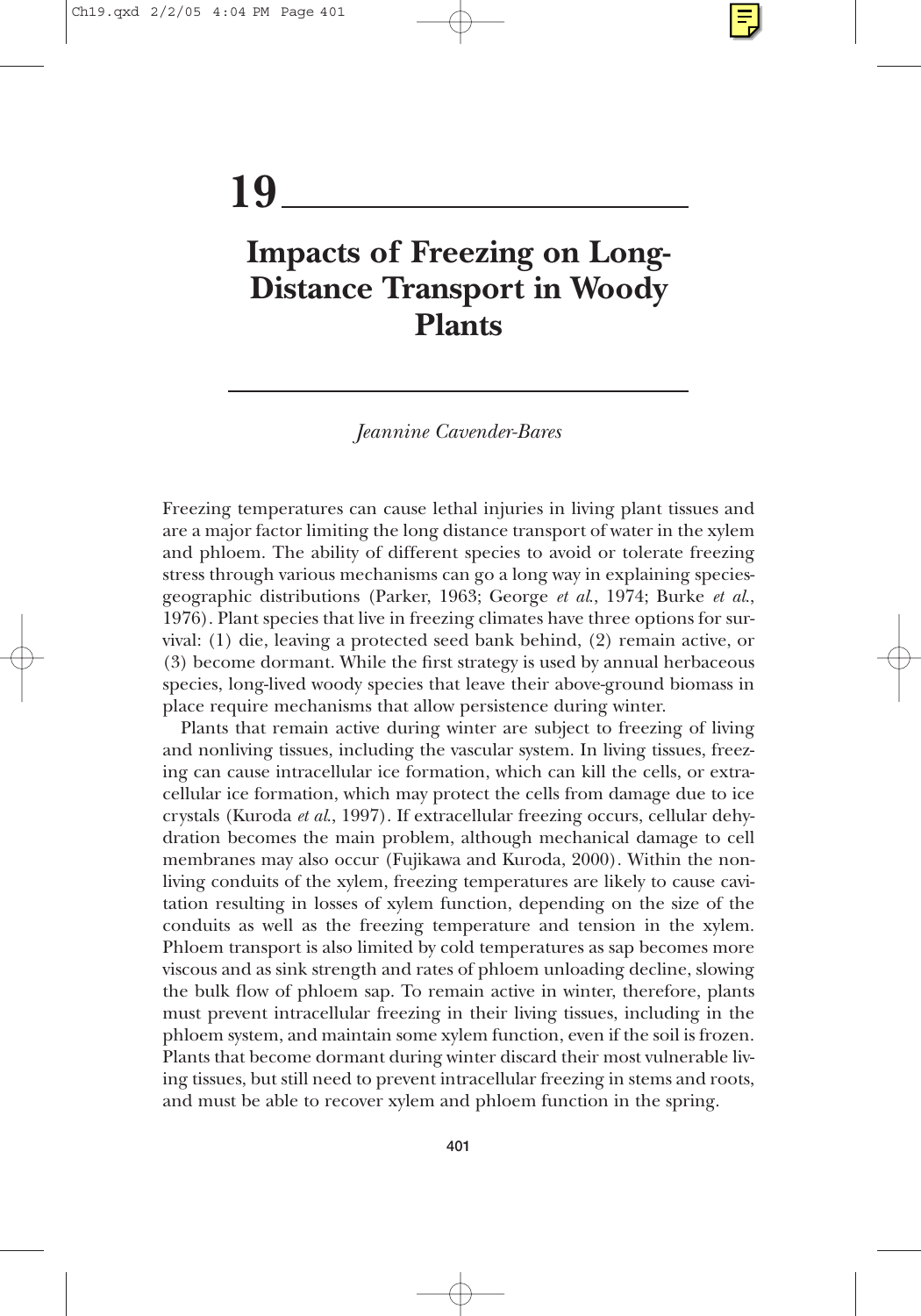The potentially lethal stresses caused by freezing and low temperatures and the strategies woody plants use to survive these stresses are the subject of this chapter. In the first part of the chapter, I discuss the primary mechanisms plants use to control freezing dynamics and reduce freezing injury in living tissues, as well as the physiological transformations that take place during cold acclimation. In the second part of the chapter, I focus on the limitations to long distance transport in the xylem and phloem and how the vascular systems of woody plants have adapted.

## **Survival of Living Tissues at Low Temperatures**

In plants, widespread death of living cells caused by intracellular freezing can be prevented by structural features and chemical properties that lower the freezing point of water and direct where freezing occurs in the plant. The freezing point of water can be lowered by several different factors, including increased osmotic concentration (Fig. 19.1A), the absence of ice nucleators, the presence of hydrophilic surfaces and macromolecules that lower the potential energy of water, and by increased viscosity, which delays ice formation (Wolfe *et al*., 2002). Water often occurs in finely divided volumes in plants so that the freezing temperature of water can vary substantially across different tissues and even adjacent cells, giving plants some control over freezing dynamics. Resistance to freezing in plants is based either on tolerance to extracellular ice formation, which causes cell dehydration, or on avoidance of freezing, particularly through supercooling.

## **Extracellular Freezing and Dehydration Tolerance**

In most cold-tolerant woody species, extracellular freezing is an important mechanism for preventing intracellular freezing (Kuroda *et al*., 1997; Fujikawa and Kuroda, 2000). As temperatures drop, extracellular ice is formed on the surface of the cell wall, in lumens of nonliving fibers or vessels or in the extracellular spaces (Guy, 1990; Ameglio *et al*., 2001b). The formation of ice crystals lowers the water potential because ice has a lower chemical potential than liquid water corresponding to approximately −1 MPa per ˚C (Fig. 19.1B) (Hansen and Beck, 1988). Water molecules from inside the cell are drawn to the ice crystal surface outside the cell and freeze. As liquid water moves out of the cell, the concentration of dissolved solutes inside the cells increases. The increase in osmotic concentration lowers the entropy of the water molecules and depresses the freezing point by 1.86 ˚C per mole of solute dissolved per kg of water (Fig. 19.1B) (Chang, 1991). The redistribution of water from inside cells to extracellular ice masses causes cells to shrink in volume and has large effects on protoplas-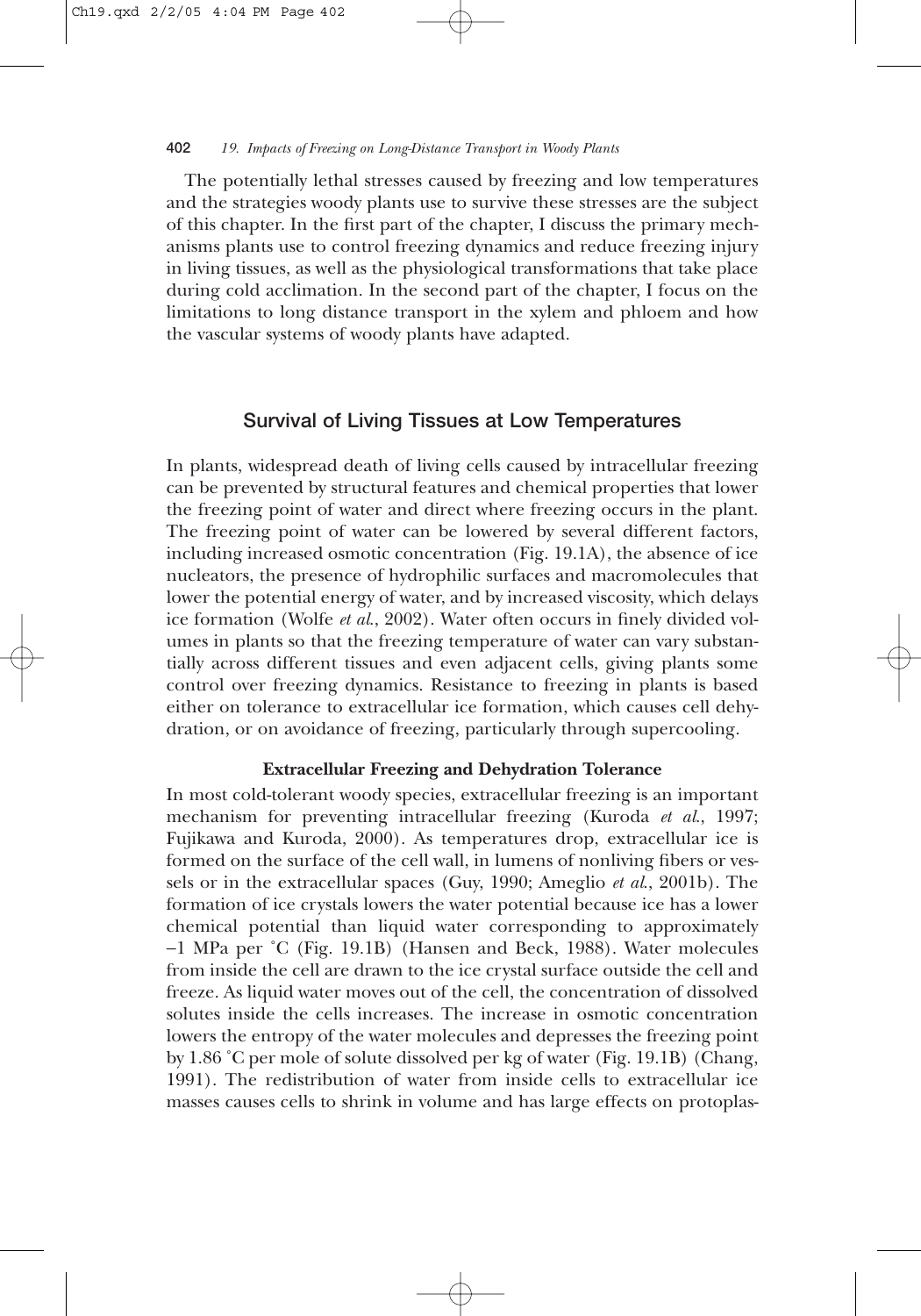



**Figure 19.1** (A) The freezing point depression resulting from increased solute concentration, calculated as a 1.86˚C drop in freezing temperature per mol solute per kg water. Molal concentrations were converted to molar concentrations based on the molecular weight of sucrose. Approximate concentrations of summer (*filled triangle*) and winter (*filled circle*) xylem sap in sugar maple (Kozlowski and Pallardy, 1997), and summer phloem sap from castor bean, *Ricinus communis* (*open triangle*) (Taiz and Zeiger, 1998) are shown, as well as winter cell sap from cold-hardy ivy, *Hedera helix,* grown under 5˚C days and −1˚C nights (Hansen and Beck, 1988). Note that the freezing depression in the xylem is very small. Two sucrose solutions (% = g sucrose  $g^{-1}$  solution) are also shown that have osmotic concentrations equivalent to those that might be expected during winter in partially dehydrated living cells, including the phloem, in cold-adapted species as a result of extracellular freezing. (B) Relationship between viscosity and water potential of ice with temperature. Solid curve shows the exponential increase in viscosity with decreasing temperature for pure water (based on Lide, 1993); dotted curve is for a 10% sucrose solution (10 mg mL<sup>-1</sup>) (based on Mathlouthi and Génotelle, 1995) of the same approximate osmotic concentration as measured phloem sap (Taiz and Zeiger, 1998). The linear decline in the water potential of ice is calculated as  $\Psi_{\text{ice}}$  =  $\mathrm{RT}/\mathrm{V}_{_{\rm w}}{^{*\rm in}}(\mathrm{P}_{\rm ice}/\mathrm{P}_{\rm liquid})$ , where  $\Psi$  is water potential,  ${\rm R}$  is the universal gas constant,  ${\rm T}$  is temperature,  $V_w$  is the molar volume of water, and  $P_{ice}$  and  $P_{liquid}$  represent water vapor pressure of ice and supercooled water, respectively. This calculation agrees well with measured psychometric values (Hansen and Beck, 1988).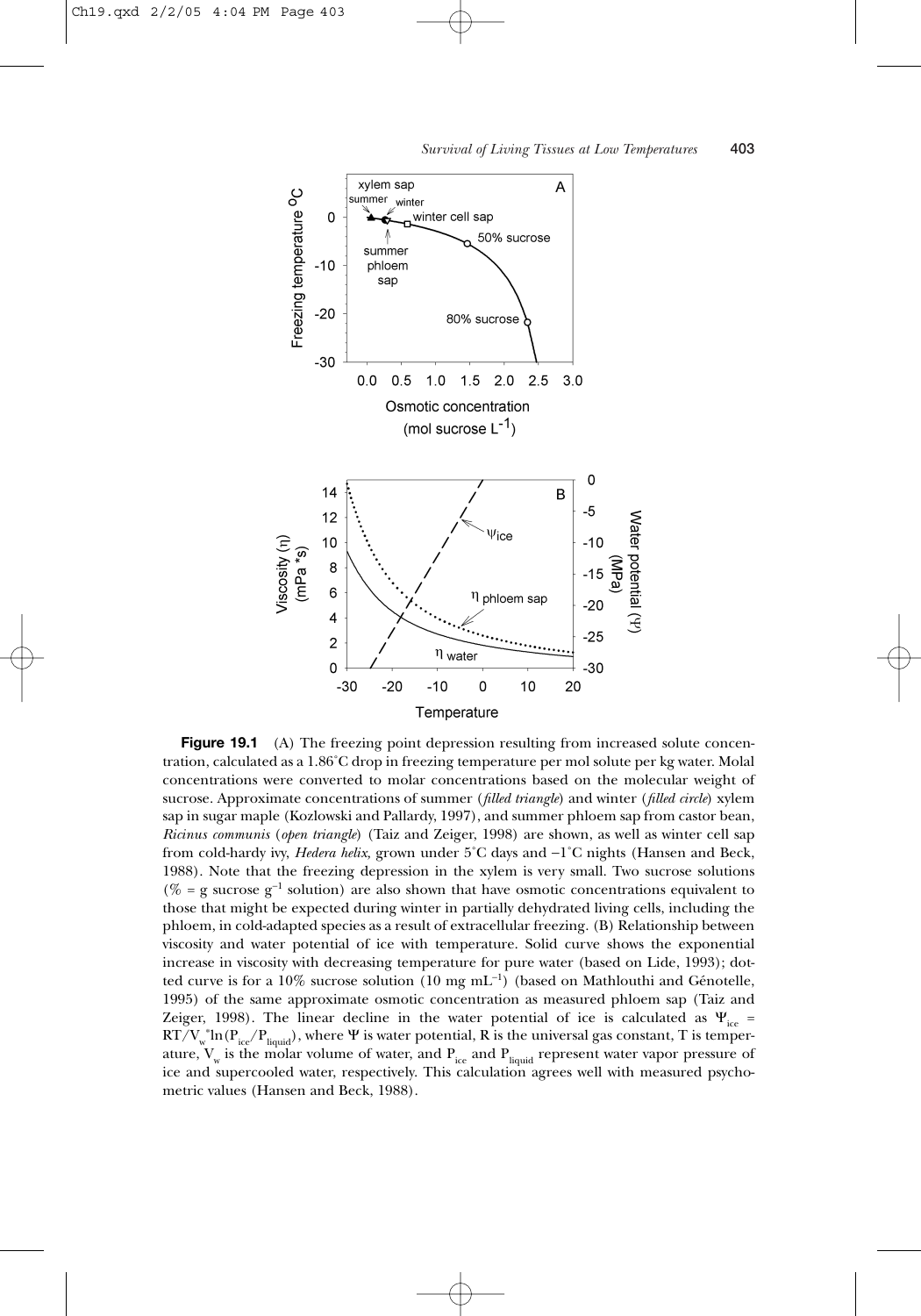mic concentration and on interactions between the plasmalemma and cell walls (Guy, 2003).

Extracellular freezing protects cells from intracellular freezing but causes dehydration inside the cell proportional to the temperature below freezing (Kubler, 1983). For woody plants occurring in temperate regions, cellular dehydration is thought to be the primary cause of freezing injury (Tranquillini, 1982; Ashworth *et al*., 1993; Webb and Steponkus, 1993; Fujikawa, 1997). The sensitivity to dehydration of the living cells in wood, particularly the xylem ray parenchyma cells that are more sensitive than other woody tissues, may ultimately determine freezing tolerance of woody species. Whereas cortical or cambial cells in most hardwood species respond to freezing in nature by extracellular freezing, cells of the xylem ray tissues tend to avoid the associated dehydration through supercooling (Fujikawa, 1997).

## **Supercooling**

Deep supercooling in plant tissues prevents intracellular freezing while limiting the degree of cellular dehydration (Fujikawa *et al*., 1996). Supercooling refers to the cooling of a liquid below the freezing temperature that is expected based on the solute concentration. It can occur readily in very small volumes of water, where surface properties influence the free energy of water, particularly in the absence of nucleation particles or agents that initiate ice-crystal formation. During supercooling, cells are not subjected to the effects of freezing, and cell functions can be maintained, albeit at a reduced rate. Supercooling is a common phenomenon in woody plants, both in leaves and the living cells of the xylem, including the xylem ray parenchyma cells (Guy, 2003). Limited supercooling to −10˚ C, referred to as shallow supercooling, has even been demonstrated experimentally in the xylem parenchyma of trees native to nonfrost tropical and subtropical zones, including *Ficus elastica, F. microcarpa, Mangifera indica, Hibiscus Rosasinensis,* and *Schefflera arboricola*, indicating that it may be an inherent property of the anatomical structure of wood (Kuroda *et al*., 1997).

Shallow supercooling may occur without extracellular freezing but can quickly lead to rapid intracellular freezing, killing cells, if nucleation occurs. Deep supercooling generally occurs in combination with extracellular freezing and increasing solute concentrations inside cells. Both viscosity and surface properties of membranes and macromolecules influence the supercooling process. As temperatures decrease, the viscosity of liquid water increases exponentially (Fig. 19.1B) (Cho *et al*., 1999). As solute concentration increases during extracellular freezing, water becomes even more viscous, particularly at low temperatures (Fig. 19.1B) (Mathlouthi and Génotelle, 1995). As a consequence, water molecules are slower to diffuse and to rotate so that ice nuclei are less likely to form. With high viscosity, attraction to hydrophilic surfaces also becomes increasingly important, par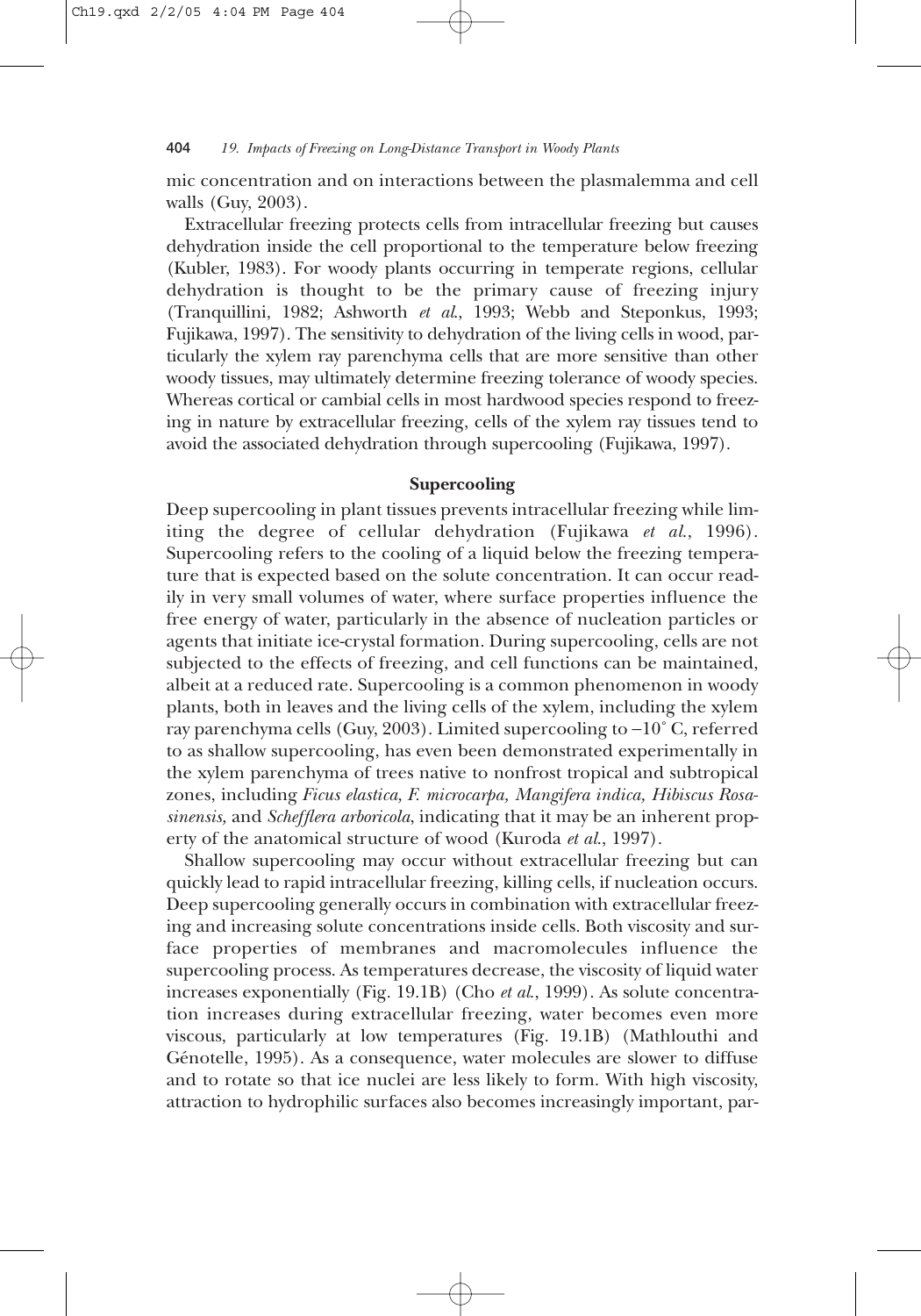ticularly for water in small volumes, and water is less likely to diffuse from the region near a hydrophilic surface to a region where ice has already started to form. Increasing viscosity and hydrophilic membranes thus promote supercooling and decrease dehydration in cells (Wolfe *et al*., 2002).

As subzero temperatures decline, the likelihood of ice nucleation increases (even in the absence of nucleating particles) until −40˚ C, when homogeneous nucleation of water occurs. This causes a breakdown of supercooling leading to intracellular freezing in the living cells although the −40˚ C limit can be lowered in proportion to the osmotic concentration of the cell sap or raised by the presence of heterogeneous nucleators (e.g., caused by bacteria or various injuries) (Guy, 2003). Some boreal hardwood species, including *Salix sachalinensis*, *Populus sieboldii*, *Betula platyphylla*, and *B. pubescens*, that grow in areas where the minimum air temperature reaches −50˚C or below have xylem parenchyma cells that undergo deep supercooling in concert with extracellular freezing (Gusta *et al*., 1983; Kuroda *et al*., 2003). In these species, high osmotic concentration in the xylem ray parenchyma cells extends the limit of supercooling below −50˚C, and these cells become only partially dehydrated. Other tree species that exist in extremely cold environments where the annual minimal temperature is significantly less than −40˚C, including red osier dogwood (*Cornus sericea)* (Kuroda *et al*., 2003), are generally thought to rely only on extracellular freezing, as this mechanism has the potential to allow survival even at the temperature of liquid nitrogen (−196˚C) (Sakai and Larcher, 1987). Species that undergo extracellular freezing at such low temperatures must have mechanisms for dealing with the resulting severe dehydration stress.

## **Cold Acclimation**

Sakai (1970) observed that under natural conditions, the freezing resistance of trees increases when the daily minimum temperature falls to subzero for a week and that the degree of freezing resistance depends on the air temperature at which the plants are wintering. In a series of experiments with different willow species, he showed that whether species actually tolerate freezing depends on the climate they experience and whether they have been cold acclimated. The acclimation process, or cold hardening, is often triggered in response to a decrease in the photoperiod (sensed by phytochrome) and exposure to cold temperatures. After growth ceases in response to declining photoperiod, some degree of freezing resistance often develops even without exposure to low temperature (Napp-Zinn, 1984). Subsequent changes occur in response to cold temperatures. What actually occurs during cold acclimation of plants? In woody species, this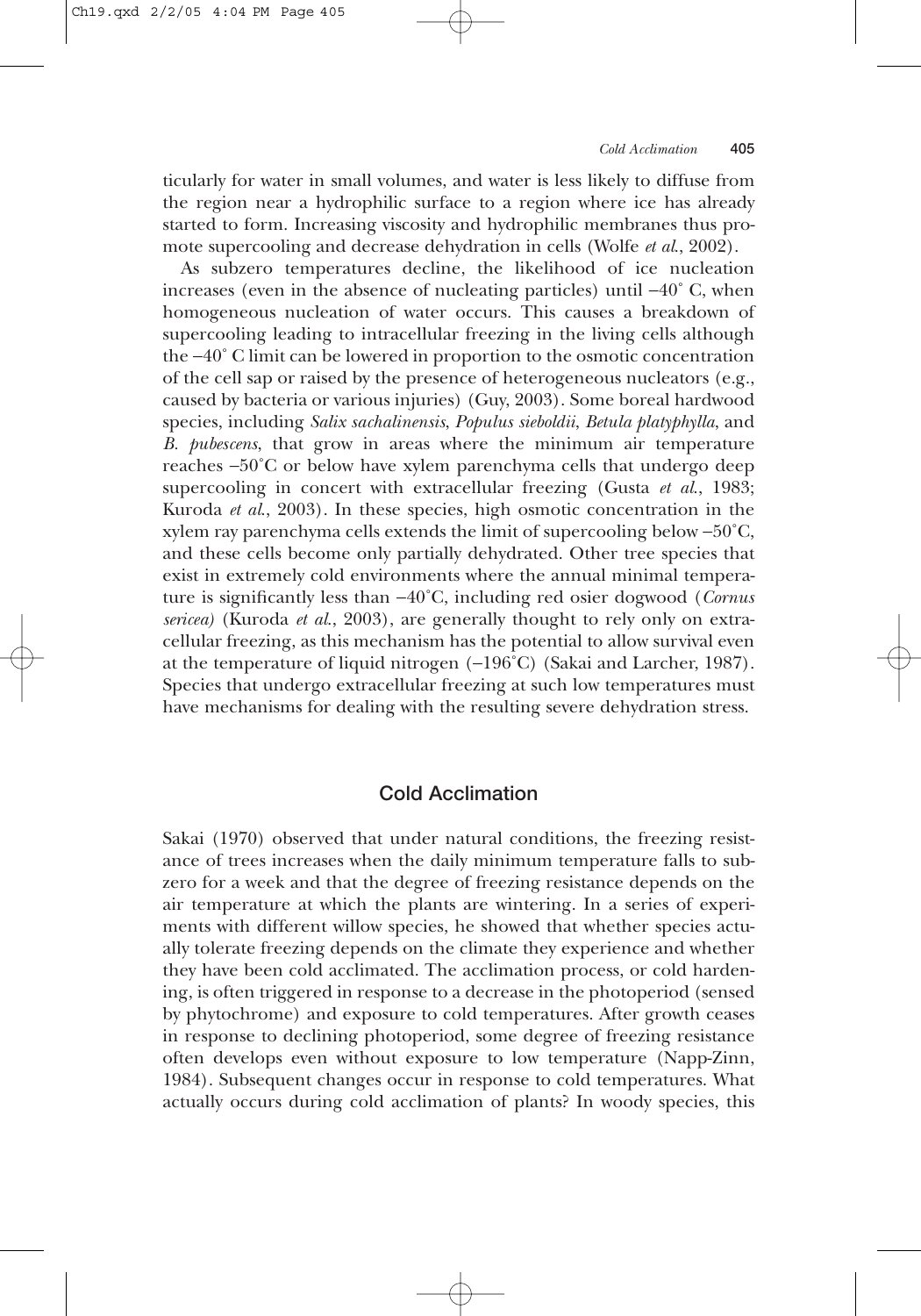process involves a suite of complex changes in anatomy and functioning of living and nonliving tissues, although not in areas of active growth. Growing shoots are cold sensitive and are not able to increase their freezing resistance even when acclimated to cold temperatures. In nongrowing tissues, the following changes have been observed in species that become cold acclimated:

- alterations in cell wall properties
- alterations in the plasma membrane, including lipid composition
- development of an amorphous layer of xylem parenchyma cells
- increased abscisic acid (ABA) concentration in different tissues and organs
- changes in gene expression and upregulation of dehydrins as well as enzymes involved in sugar metabolism
- accumulation of sugars in living and nonliving tissues

## **Cell Wall Structure**

Composition and properties of cell walls change during cold acclimation, including increases in cell-wall thickness and tensile strength and decreases in pore size, changes in the amounts of lignin and suberin, and increases in cell-wall-associated proteins. These changes are important, as the walls are at the interface between extracellular ice and the cell protoplasm. Temperature-dependent changes in the freezing behavior of xylem parenchyma cells in hardwood species are thought to be controlled by changes in cell wall properties (Fujikawa and Kuroda, 2000; Fujikawa, 2002).

The porosity of the cell wall is thought to play a role in the flow of cellular water to extracellular ice. During cold acclimation in some woody species, deposition of pectin in the cell wall reduces the size of the microcapillaries in the walls, thus increasing dehydration resistance and preventing the growth of ice crystals into the cell. In the spring, pectin is enzymatically removed again, and supercooling to low temperatures is no longer possible (Wisniewski *et al*., 1991). The rigidity of the cell wall prevents cell contraction and collapse during freezing that could otherwise occur owing to the growth of extracellular ice crystals and protects against membrane damage (Burke *et al*., 1976; Rajashekar and Lafta, 1996). Rigid cell walls may also be important in preventing heterogeneous nucleation of ice formation, thus allowing deep supercooling (Wisniewski and Ashworth, 1985; Ashworth *et al*., 1993). Phenolic cross-linking between cell wall polymers, deposition of lipids on the cell wall and deposition of extensin on the cell wall during cold acclimation may increase rigidity.

## **Plasma Membrane**

The plasma membrane has been isolated as the primary site of freezing injury in many cold-sensitive plants (Stepkonkus *et al*., 1983; Steponkus,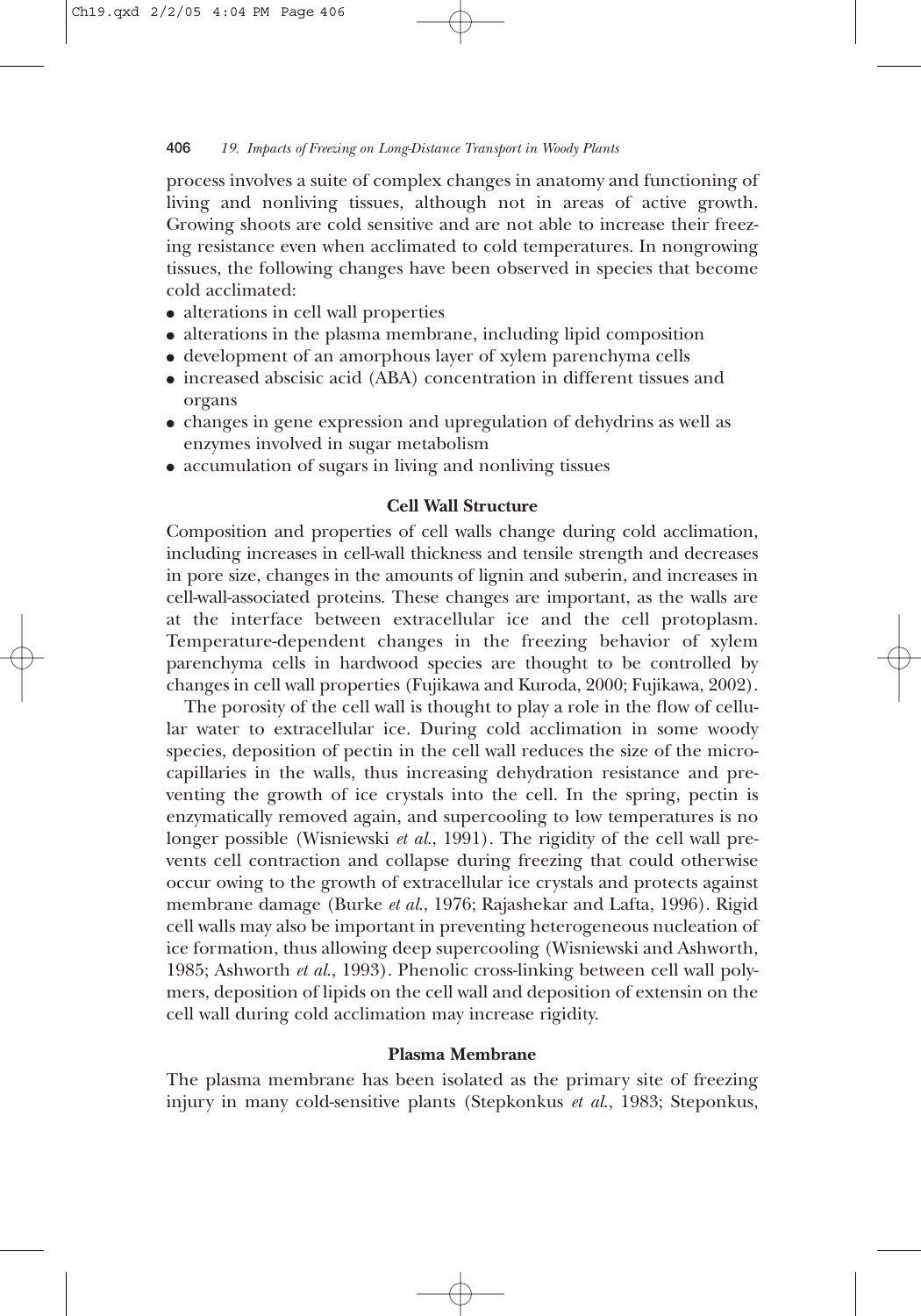1984). The interaction between the plasma membrane and the cell wall differs between cold acclimated and non acclimated specimens of red osier dogwood, a highly cold tolerant woody species (Ristic and Ashworth, 1995). In subarctic trees, which tolerate temperatures below −40˚C, low temperatures cause the synthesis of membrane lipids with less saturated fatty acids allowing membranes to remain flexible at low temperatures. Along with the cell wall, the plasma membrane is likely to be important as a barrier against the seeding of ice into the cells.

## **Amorphous Layer of Xylem Parenchyma**

The xylem parenchyma cells that border vessels in angiosperms, called contact cells (see section on xylem refilling), are characterized by having a wall layer deposited between the plasma membrane of the parenchyma cell and the adjacent vessel-parenchyma pit membrane, called an amorphous layer or protective layer. This layer is likely to be important in the freezing resistance of plants as it may increase dehydration resistance. Seasonal alterations in the structure of this layer may affect its permeability and thus regulate the response of xylem parenchyma to freezing temperatures (Schaffer and Wisniewski, 1989).

## **Increased Abscisic Acid Levels and Altered Gene Expression**

ABA is likely to play an important role in cold acclimation processes in many kinds of plants. ABA has a direct role in the response to cell desiccation that occurs during freezing, and it is also likely to be involved in the control of gene expression during cold acclimation. It has been hypothesized that low temperatures induce increased synthesis of ABA in plants, which in turn triggers the expression of genes involved in freezing tolerance. In a number of plants, including winter wheat, bromegrass, and arabidopsis, exogenous application of ABA induces cold-acclimation (e.g., Churchill *et al*., 1998). In sugar maple, the ABA concentration of xylem sap was found to increase 10-fold in late autumn, reaching a maximum before maximum cold hardiness in buds and roots (Bertrand *et al*., 1997). The rise in ABA could be induced by freezing dehydration (Hartung and Davies, 1991). The increased apoplastic ABA concentration could then influence gene expression during cold acclimation (Guy, 1990).

During the development of freezing tolerance in cold-hardened buds and roots of different species, upregulation of proteins in the dehydrin family have been observed after increases in ABA levels (Wisniewski *et al*., 1996; Bertrand *et al*., 1997; Sarnighausen *et al*., 2002). Dehydrins are hydrophilic and heat stable and are thought to play a role in membrane stabilization and in the stabilization of the linkages between the cell wall and the plasma membrane during cold stress (Wisniewski *et al*., 1999). Some of these proteins have been classified as antifreeze proteins (Wisniewski *et al*., 1999),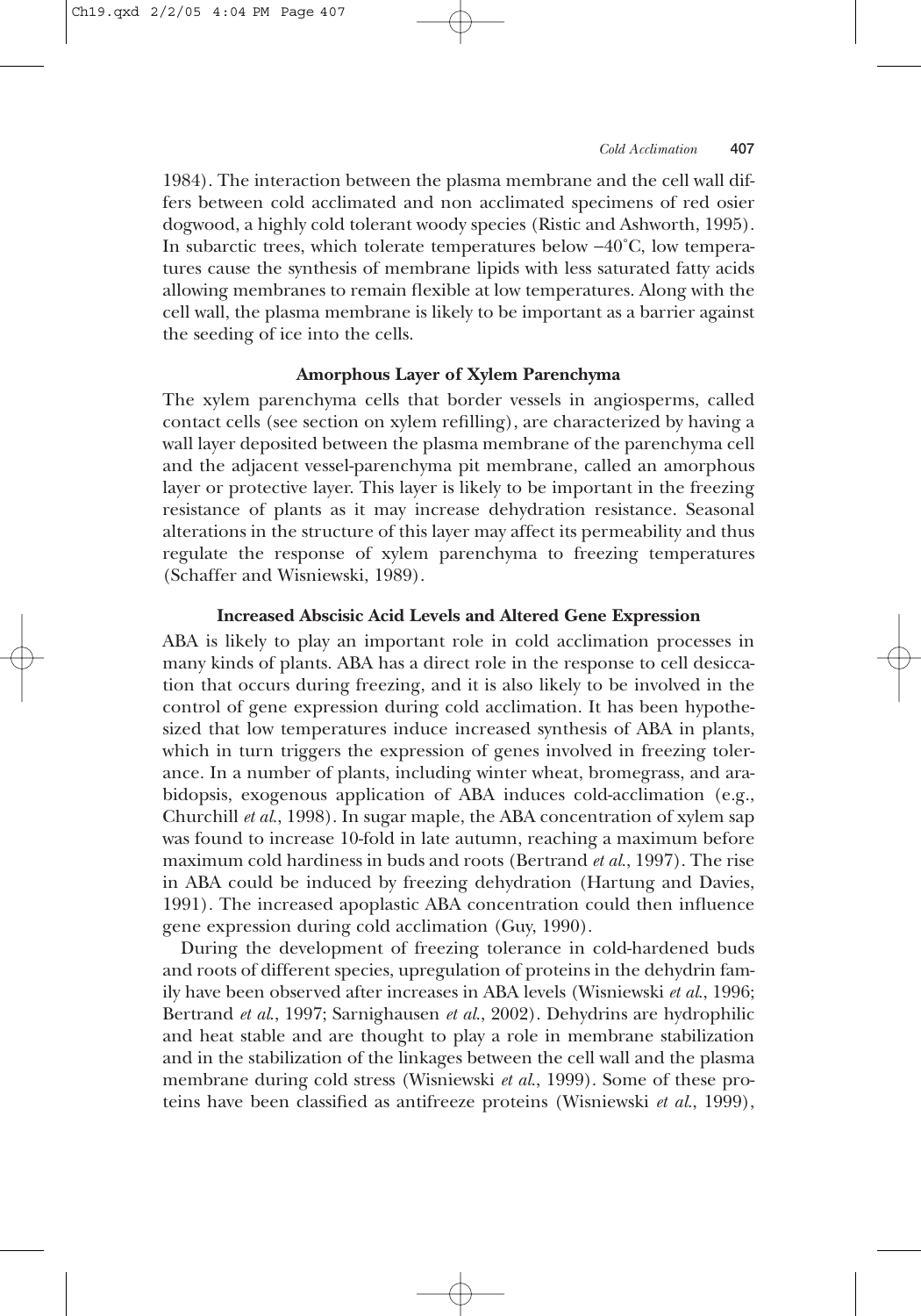which are known to aid in low temperature resistance of animals (e.g., Ewart *et al*., 1999). In plants, they may prevent or restrict the growth of ice crystals and control the sites of ice formation (Griffith *et al*., 1997), although they are unlikely to actually prevent plants from freezing, owing to their minimal impact on freezing depression (0.3˚C) (Pearce, 2001).

#### **Accumulation of Sugars**

Proteins involved in starch-to-sugar conversion and in sucrose synthesis and degradation that control the sugar cycle in trees also appear to be upregulated during cold acclimation (Schrader and Sauter, 2002). Sugar accumulation in living and nonliving tissues during winter in cold-hardy trees has long been observed and is thought to be important in cold acclimation because it increases viscosity, which reduces ice crystal formation, helps stabilize membranes by binding to the free phosphate groups of membrane lipids, maintains respiration in living cells, and allows cell metabolism to recover after freezing (Schrader and Sauter, 2002; Guy, 2003; Wong *et al*.. 2003). It also lowers the freezing temperature of sap, although this has little effect until osmotic concentrations are quite high (Fig. 19.1A), as can occur in living cells during extracellular freezing. Upregulation of sucrosephosphate synthase and sucrose synthase (which actually degrades sucrose), observed in *Populus,* may allow tight coupling of the regulation of sucrose biosynthesis and breakdown with temperature during cold acclimation in trees (Schrader and Sauter, 2002).

In sugar maple, starch is accumulated in the xylem ray tissues in late summer and early fall. As temperatures drop during the cold season, starch is hydrolyzed and soluble sugars accumulate. A sharp decline in the level of starch in the wood tissues corresponds to the accumulation of a large pool of sugars, including sucrose, fructose, glucose, stachyose, raffinose, and xylose. At the end of dormancy, the levels of soluble sugars decline and starch levels increase. Sugar concentrations increase again before leaf out, as carbon is mobilized for primary growth activities, including flowering and shoot and root growth (Wong *et al*., 2003). This coincides with the timing of vessel repair and replacement (discussed later).

## **Impacts of Freezing on Water-Conducting Conduits of the Xylem**

## **Xylem Tension and Conduit Size**

In woody plants, freezing occurs in the apoplastic space of xylem conduits at much higher temperatures than inside the living cells of wood (Fujikawa *et al*., 1996). In nonhardened plants, freezing exotherms of stems occur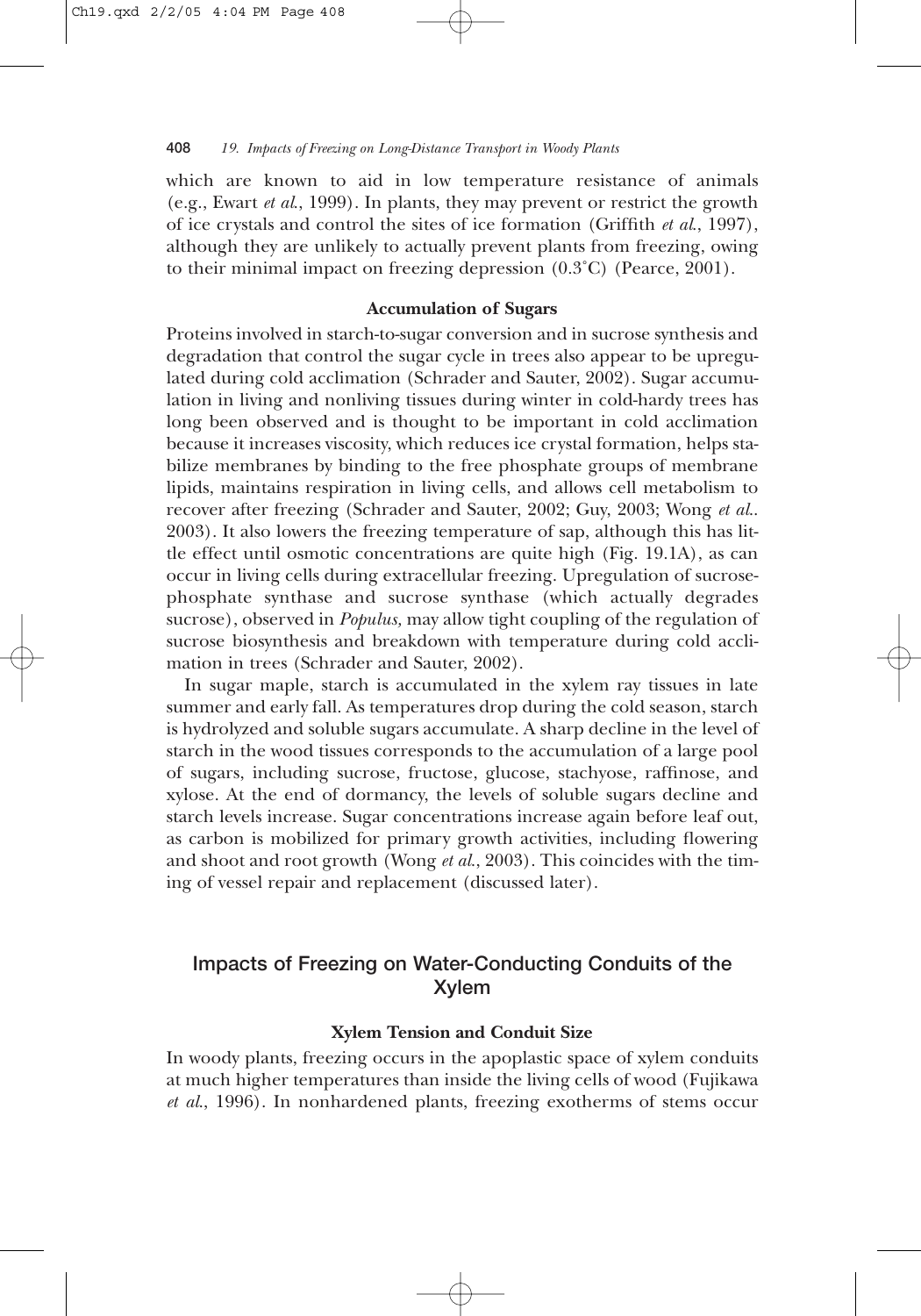$Ch19.axd 2/2/05$ 

between −1˚C and −5˚C, presumably indicating freezing of xylem sap. Because air is 1000 times less soluble in ice than in water, when sap freezes in xylem vessels and tracheids, air is released from solution and forms bubbles that become trapped in the ice (Scholander *et al*., 1953). Upon thawing, the bubbles may dissolve back into the sap or expand causing conduits to embolize. Whether embolism occurs is thought to depend on the balance between the pressures exerted on the air-water meniscus.

A number of studies indicate that across diverse taxa, larger xylem conduits are more vulnerable to embolism by freezing than smaller conduits (Ewers, 1985; Sperry and Sullivan, 1992; Lo Gullo and Salleo, 1993; Davis *et al*., 1999; Feild and Brodribb, 2001; Pittermann and Sperry, 2003). The main explanation is that larger bubbles form in larger xylem conduits. Larger bubbles are more difficult to dissolve upon thawing and dissolution time increases approximately with the square of the initial bubble diameter (Ewers, 1985; Yang and Tyree, 1992). The tension during thawing and the timing of the onset of tension upon thawing influences whether dissolution or expansion occurs (Tyree and Zimmermann, 2002). If the xylem pressure potential  $(P_x)$  is more negative than the surface tension forces acting to compress the bubble, then the bubble expands. Surface tension forces are given by Laplace's law, and are equal to  $2\mathrm{^*T}/\mathrm{r},$  where T is the surface tension of water  $(0.0728 \text{ Pa m at } 20^{\circ} \text{C})$  and r is the bubble radius. If these forces overcome the tension in the xylem, the bubble contracts and dissolves. This can be seen from the following equation:

$$
P_b = 2T/r + P_x \qquad (P_b >/= pure vacuum)
$$

(Yang and Tyree, 1992), where  $P_b$  is the internal pressure of the bubble. The larger the bubble and the lower the xylem pressure, the lower the bubble pressure, increasing the likelihood of expansion. In contrast, the higher the xylem pressure and the smaller the bubble, the more likely the bubble will dissolve. Assumptions and caveats of these theoretical expectations have been discussed in detail elsewhere (Sperry and Robson, 2001).

When data from similar diameter stems from various authors, representing a wide array of species, are plotted together, this broad relationship between vessel diameter and vulnerability to freezing is apparent, indicating a continuum of freezing sensitivity ranging from the southern hemisphere conifer, *Diselma archeri,* with a mean vessel diameter of 11.4 µm and no loss of conductivity after freezing, to the ring porous deciduous oak, *Quercus gambelii,* with a mean conduit diameter of 71 µm (hydraulically weighted diameter of 99 µm) and almost complete loss of conductivity after freezing (Fig. 19.2). The residual variation in the dependence of freezinginduced embolism on mean conduit diameter (Fig. 19.2) is high (either for a linear or a sigmoidal function), however, possibly as a result of differences in freezing and thawing conditions, which could change dynamics of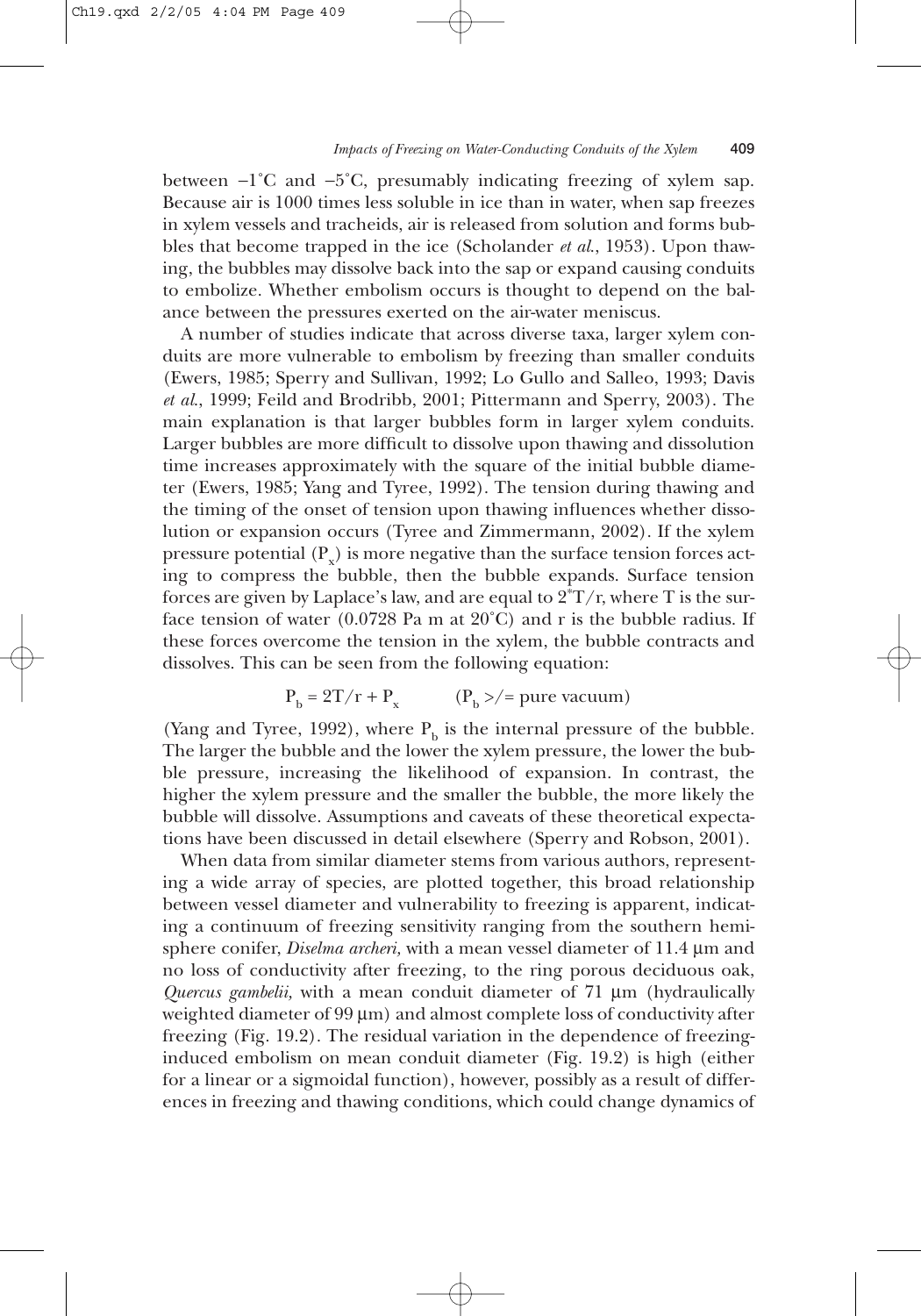bubble formation. Alternatively, the loss of conductivity after freezing may be more directly related to the distribution of vessel diameters in a stem or to the hydraulically weighted vessel diameter (Fig. 19.2). If most of the stem conductance is through a small number of large diameter vessels that have a high probability of embolizing after a freeze-thaw event (ring porous species), these species show higher losses of conductivity after freezing even if their average vessel diameter is relatively low, as flow rate in a conduit is estimated to be proportional to the 4th power of the radius according to the Hagen-Poiseuille relationship. The correlation between conduit diameter and loss of conductivity also depends on having a large range of mean conduit diameters. Among 17 species of co-occurring Florida oaks, which share important similarities in wood and anatomical properties and for which diameter variation falls within a relatively restricted range, loss of conductivity after freezing is not dependent on vessel diameter (Cavender-Bares and Holbrook, 2001). Nevertheless, these values fall within the expected range of the larger sample of woody species (Fig. 19.2).

Other aspects of xylem anatomy may also be important. Conduit lengths doesn't have may be important depending on the physics of bubble formation  $\frac{1}{10}$ ,  $\frac{1}{10}$ ,  $\frac{1}{10}$ ,  $\frac{1}{10}$ (i.e., whether many bubbles form throughout the conduit that can coalesce from text,

{au: fig. 19.2 A, B, parts; ok?}



Davis et al. 1999, -12°C to -15°C (freeze/thaw: 0.25/0.45°C min<sup>-1</sup>), -0.5 MPa (centrifugation)

 $\Delta$ Cavender-Bares and Holbrook 2001, -15°C (freeze/thaw: 0.4/0.6°C min<sup>-1</sup>), -0.02MPa (suction)

 $\odot$ Feild and Brodribb 2001, -10°C (freeze/thaw est.: 1.0/0.6°C min<sup>-1</sup>), -0.5 MPa (dehydration)

Cordero and Nilsen 2002, -10°C (freeze/thaw 0.1/0.1°C min<sup>-1</sup>), -0.02 MPa (suction)

 $\Box$ Pitterman and Sperry 2003, -15°C (freeze/thaw 0.17/0.2°C min<sup>-1</sup>) -0.5 MPa (centririfugation)

**Figure 19.2** Relationship of percent loss of hydraulic conductivity in woody plant stems to mean conduit diameters from multiple authors (A) and hydraulically weighted conduit diameter, calculated as  $2^*(\Sigma r^5/\Sigma r^4)$ , where r is conduit radius, for available data from the same authors (B). Freezing temperature, xylem tension and freeze/thaw rates are indicated with authors for each symbol. Linear correlation coefficients are given in each plot. A sigmoidal function would be preferred over a linear fit if there is a conduit diameter corresponding to a cavitation threshold, although non-linear functions fit poorly to the combined data. {au: fig 2

doesn't show A B distinctions; pls clarify}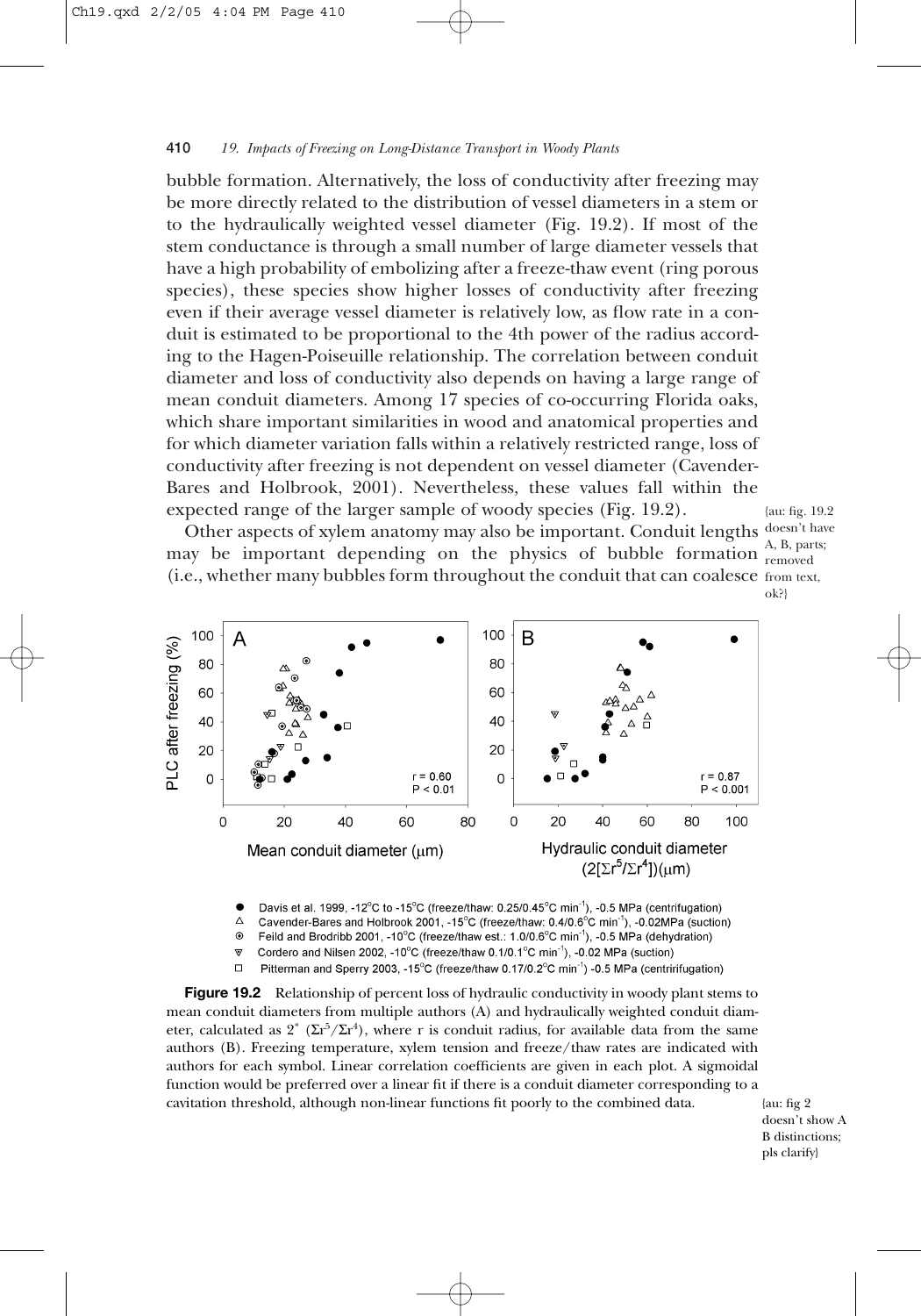A ;

## *Impacts of Freezing on Water-Conducting Conduits of the Xylem* **411**

to form large bubbles or whether they form in longitudinal files that do not coalesce) (Pittermann and Sperry, 2003). In Norway spruce, Mayr *et al*. (2003b) found that leader shoots have significantly lower freezing-induced embolism, despite larger diameter tracheids, than twigs. They attributed the lack of freezing embolism in leader shoots to smaller pit dimensions and lack of compression wood.

## **Temperature Dependence of Xylem Cavitation**

In addition to conduit diameter, xylem sensitivity to freezing appears to be dependent on the minimum temperature experienced (Lo Gullo and Salleo, 1993; Kuroda *et al*., 1997; Pockman and Sperry, 1997; Pittermann and Sperry, 2003) (Ball, personal communication; J. Cavender-Bares, P. Cortes, R. Joffre, S. Rambal, unpublished), as well as on the rate of freezing (Kikuta and Richter, 2003) and thawing (Sperry, 1995; Cordero and Nilsen, 2002) (see Chapter 20), and the number of freeze-thaw cycles the {au: ok?} plant has experienced previously (Lemoine *et al*., 1999; Mayr *et al*., 2003a). Various authors have shown that loss of conductivity to freezing can vary threefold with a temperature decline from −5˚ C to −15˚ C, depending on the species (Fig. 19.3). The redistribution of water as extracellular freezing occurs into other parts of the wood may increase tension in the xylem that would increase the likelihood of bubble expansion on thawing. Kikuta and Richter (2003) showed that ultrasonic acoustic emissions (typically thought



**Figure 19.3** PLC in different species with decreasing minimum freezing temperature.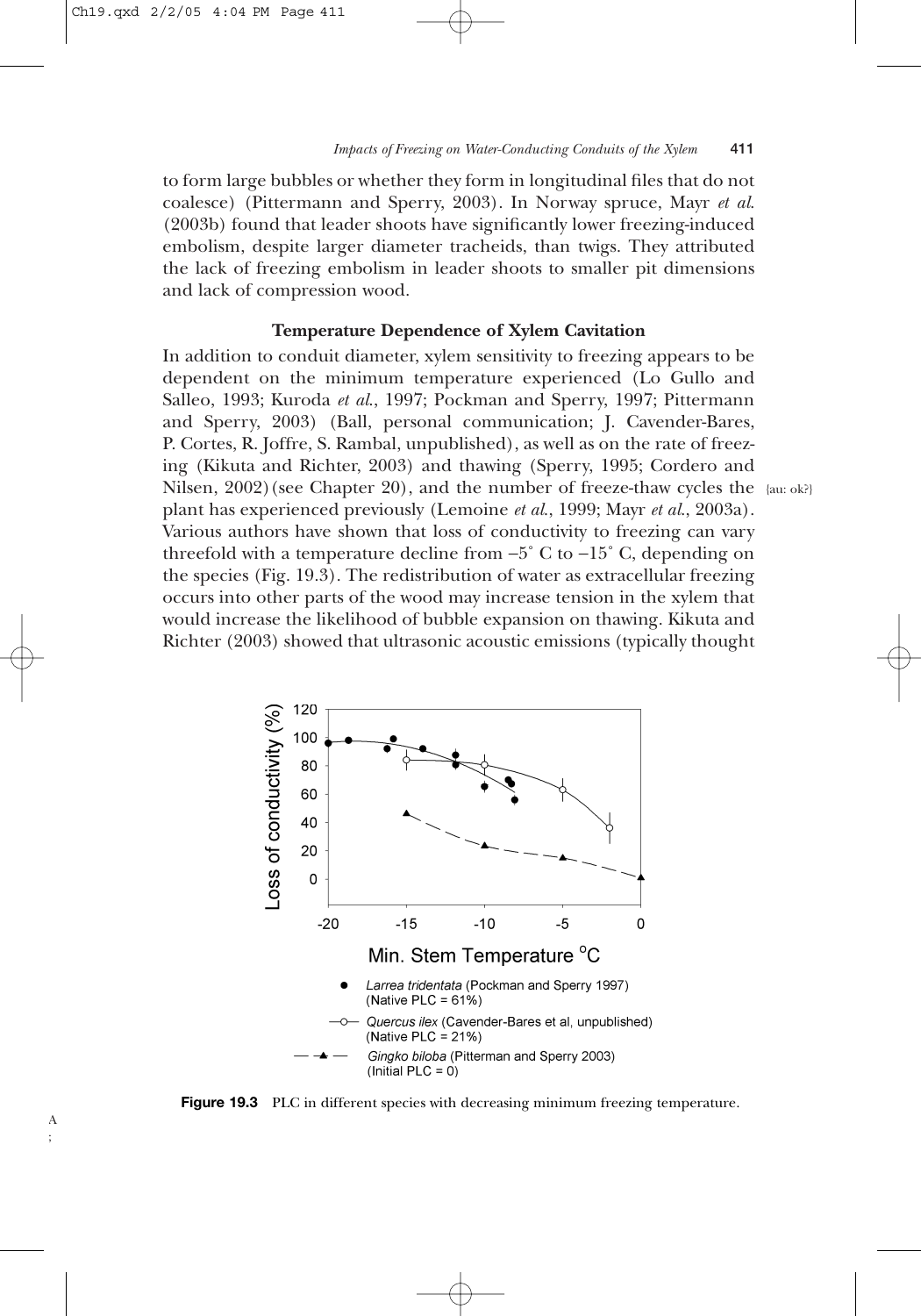to correlate with cavitation events) become much more frequent in rachides of non–cold-hardened black walnut below −12˚ C, well after the prominent xylem exotherm occurred, signaling potentially important changes in xylem that could contribute to reduced function at lower temperatures (Fig. 19.4). One interpretation of these results is that numerous freezing events, not resulting in measurable exotherms, occurred in very small diameter vessels or fibers as a result of the breakdown of supercooling with decreasing temperatures. Alternatively, these signals could have resulted from disruption of living cells of the xylem, such as the xylem ray parenchyma. The number of acoustic emission was much lower in saturated stems than in unsaturated stems ( $\Psi = \sim -0.7$  MPa), indicating that tension in the xylem increased the number of acoustic emissions.

LoGullo and Salleo (1993) showed that within a given stem, larger vessels were more likely to embolize than smaller vessels as a result of freezing, and the number of embolized vessels increased with decreasing temperature. They identified critical vessel diameters for a given temperature that were susceptible to xylem embolism. They argued that narrow conduits are likely to stay functional at colder temperatures than larger vessels because narrow vessels contain liquid water at lower free energy, and therefore have a lower freezing point and hence a greater capacity for supercooling. LoGullo and Salleo (1993) also found higher recovery of xylem embolism after freezing in smaller vessels, which they speculated to be the result of redissolution of air in sap after high root water absorption relative to transpiration. The per-



**Figure 19.4** Rise in ultrasonic acoustic emissions with decreasing stem temperatures below the freezing point in stems of *Juglans nigra* for both a saturated and an unsaturated stem. (Replotted from Kikuta and Richter, 2003.) {figs 3 and 4

appear to be reversed; pls clarify here and in text}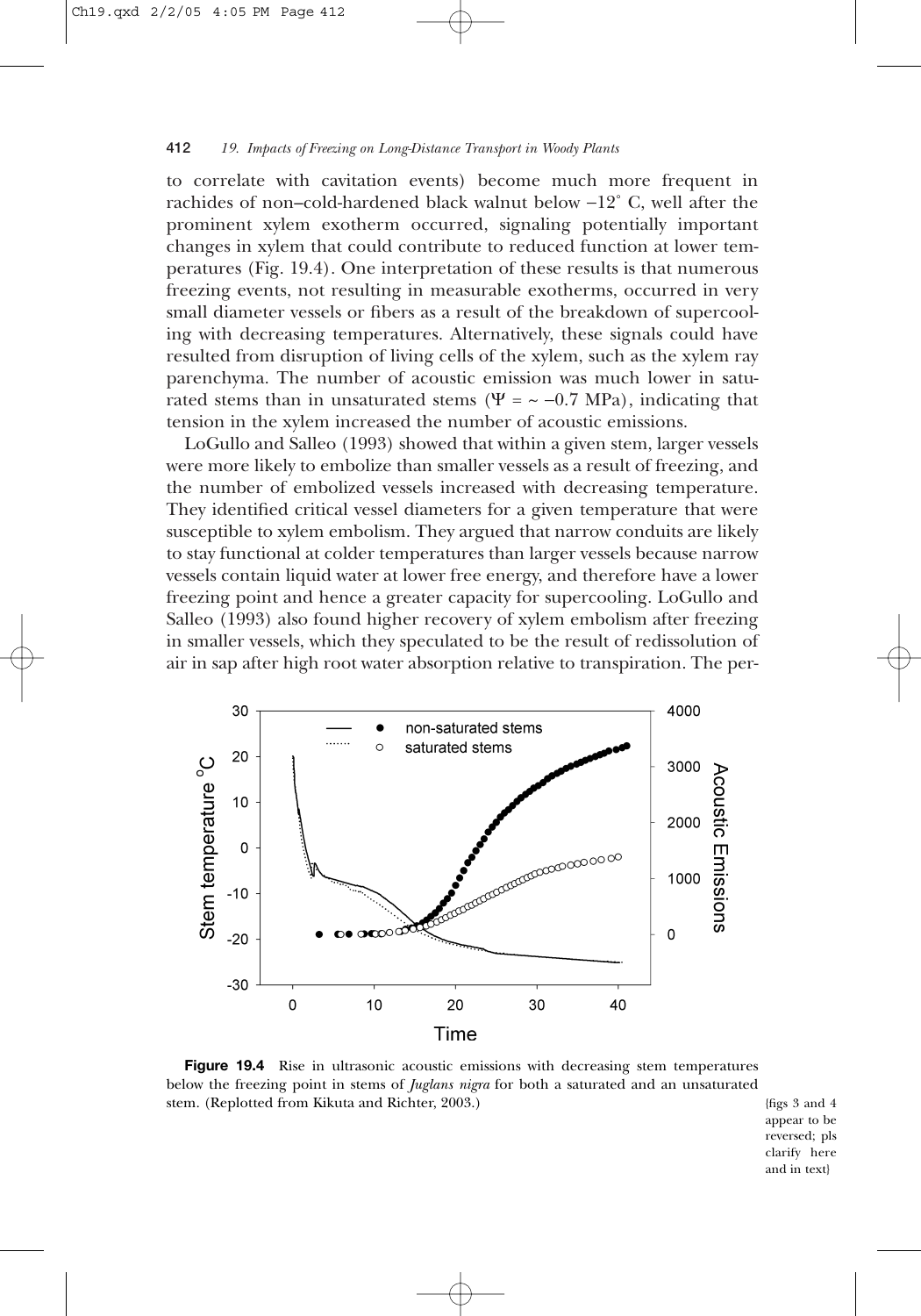centage of xylem conduits that recovered was negatively correlated with conduit diameter, presumably because it is more difficult to expel larger bubbles from wider xylem conduits (Lo Gullo and Salleo, 1993).

The interaction of stem diameter (surface area-to-volume ratio), vessel diameter and volume, xylem tension, freezing temperature, and anatomical features that influence the way water is redistributed in the wood during freezing are likely to influence the degree of susceptibility of xylem to freezing under natural conditions. In *Fagus sylvatica*, apical shoots freeze more quickly than older shoots with larger vessels (Lemoine *et al*., 1999), most likely because of higher surface-to-volume ratios of apical versus second- or third-year shoots. Apical shoots have narrower vessels than those of older shoots, but show higher embolism after freeze-thaw events. Lemoine *et al*. (1999) observed that water exudation as a consequence of volume expansion and redistribution of water during freezing lowered the water content of the smaller shoots. They hypothesized that this induced higher xylem tension on thawing and triggered embolism formation in the apex. Although bubbles were likely to be smaller in these terminal shoots, the capillary pressure they developed was not high enough to compensate for the decrease in xylem pressure. They concluded that embolism formation depends more on dynamics of sap freezing than on xylem characteristics.

## **Links Between Xylem Properties, Phenology, and Climate**

Xylem vulnerability to freezing stress has been shown to vary considerably among species, and xylem properties appear to be correlated with phenology (Lechowicz, 1984; Wang *et al*., 1992; Cavender-Bares and Holbrook, 2001a ) and climatic distribution (Noshiro and Baas, 2000; Cordero and Nilsen, 2002). Hydraulic properties and patterns of vulnerability to freezing show biogeographical patterns, suggesting that freezing-induced embolism is likely to be an important factor limiting species ranges. Xylem conduit length and diameter are significantly negatively correlated to latitude among species within the genus *Cornus* with longer vessels (and fibers) and larger-diameter vessels occurring in warmer climates (Noshiro and Baas, 2000). Among congeners of *Rhododendron*, species from habitats with a higher frequency of freeze-thaw events have smaller vessel sizes (Cordero and Nilsen, 2002). However, the *Rhododendron* species with the smallest mean (or hydraulically weighted) vessel diameter, *R. catawbiense*, is the most sensitive to freezing. Refilling following freeze-thaw events is apparently the main mechanism for overcoming freezing stress for this plant and is more important than preventing embolism (Cordero and Nilsen, 2002).

## **Mechanisms of Maintaining or Recovering Xylem Function**

To survive freezing, plants must minimize embolism to allow continued function or resume xylem function following embolism. Conifers tend to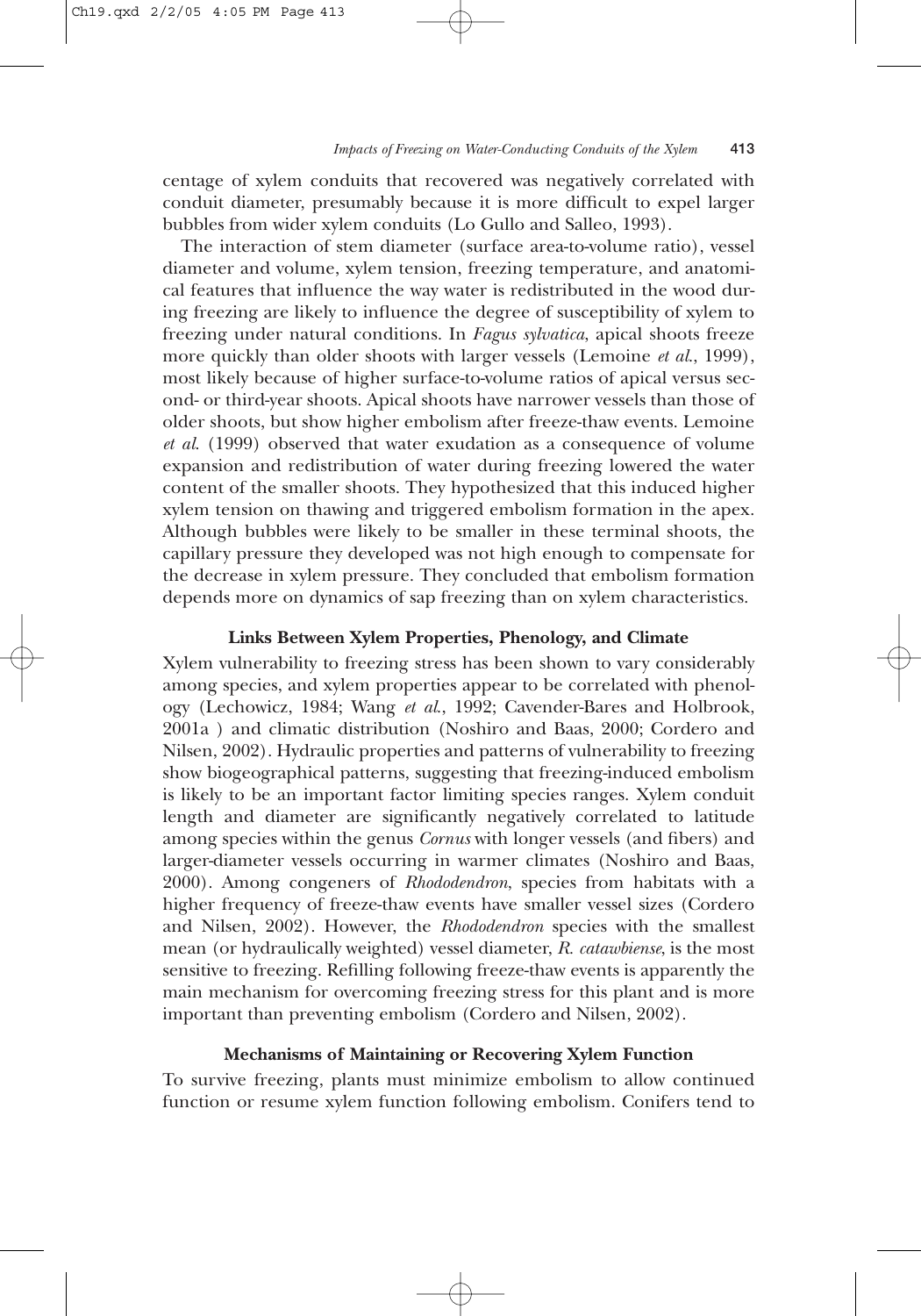minimize xylem dysfunction by having very narrow conduits. After a freezethaw event, only a few tracheids with big air bubbles cavitate (Sucoff, 1969). As these bubbles expand, tension is released, which allows bubbles in the surrounding tracheids to dissolve. In distal shoots, embolism may protect the older parts of the branch from freezing damage. Still, to maintain winter activity in very cold climates, some transport must continue even while xylem sap is frozen. Continued water transport in frozen wood may be possible through cell wall capillaries at temperatures below freezing (Sparks *et al*., 2000). Also, the process of freezing and thawing of stems can physically move water within the xylem (Zimmermann, 1983). During freezing, the increase in volume forces water to move centripetally, either from smaller to larger stems or into the heartwood (Robson and JA, 1993). {au: author In several northern species, including lodgepole pine and western larch, name ok?} more than 25% of the water in wood was liquid even at −15˚C. This unfrozen water is mainly found within the cell wall and may be available for transport (Sparks *et al*., 2000).

Deciduous broadleaved trees, which are dormant in winter, tend to be more vulnerable to winter cavitation and may contain less liquid water at temperatures below freezing than wood of conifers. Rather than maintaining xylem function during winter, they recover it after the cold season either by the replacement of embolized vessels with new functional vessels or by refilling of embolized vessels. All plants with secondary cambium can replace xylem, but its efficiency during bud break depends on the timing of radial growth resumption (Ameglio, 2002). Some species, but not all, use the strategy of refilling embolized vessels through positive pressures in the xylem. For pressures to develop in the xylem vessels, an osmotic pressure difference must develop between the vessels and the neighboring compartment, the symplast (contact cells and xylem parenchyma), separated by a semipermeable cell membrane (Yang and Tyree, 1992).

Walnut and maple exhibit positive pressures in the xylem sap during winter. These are associated with high xylem sap sugar concentration (Ameglio and Cruiziat, 1992; Ameglio *et al*., 2001b). Maple is unusual in that its xylem takes up water upon freezing, and xylem tension is reduced or even positive upon thawing, which reduces embolism formation (Sperry *et al*., 1988; Tyree, 1983). In temperate, ring-porous oaks and in peach, however, positive xylem pressures have never been observed (Ameglio *et al*., 2002). Freezing injury to roots that prevents development of positive pressure in the xylem after spring thawing can impair the ability of some species to refill vessels and recover from freezing-induced xylem embolism (Zhu *et al*., 2002).

In many species, including most hardwoods, sugar concentration in the xylem sap is regulated by the xylem axial and ray parenchyma, which are living cells with large pits connecting them to vessels. These cells are the sites of sugar secretion in the xylem sap in spring and are involved in car-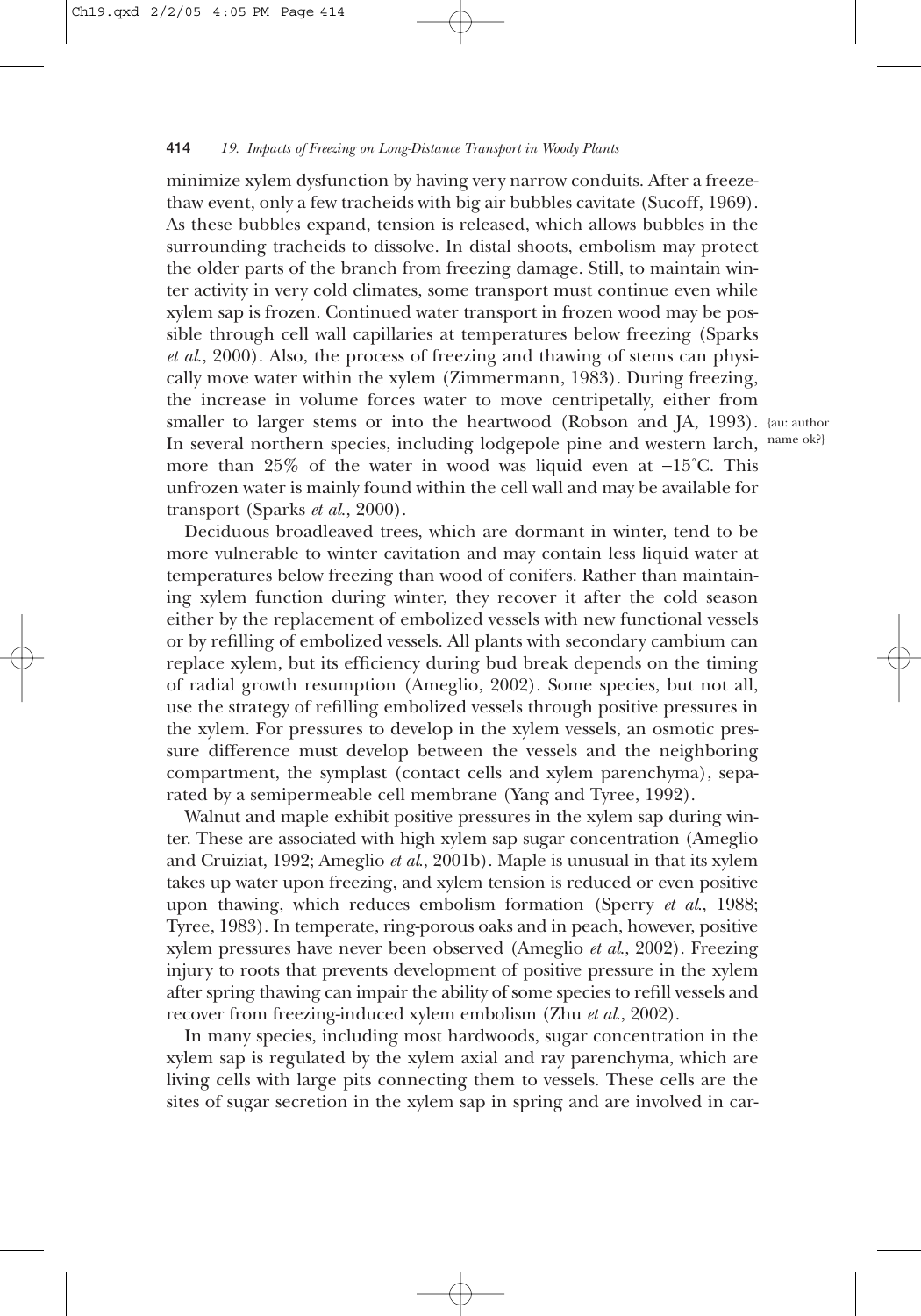## *Impacts of Cold Temperatures and Freezing on the Phloem* **415**

bohydrate metabolism and the translocation, storage, and mobilization of nutrients (Schaffer and Wisniewski, 1989). Hence, xylem parenchyma are likely to govern the ability of trees to refill embolized xylem vessels after freeze-thaw events. Temperature may determine whether xylem parenchyma secrete or absorb sugars, with secretion dominating at low temperatures. At low, nonfreezing temperatures, the starch that is stored in parenchyma cells in the xylem is converted to sugars, particularly sucrose (Marvin *et al*., 1967) and is then secreted by contact cells into the xylem sap (Ameglio and Cruiziat, 1992). In many temperate trees, positive xylem pressures are associated with high sugar concentrations in the xylem sap in the early spring, but not in the winter (Essiamah, 1980). Such trees have a period in the early spring when starch is hydrolyzed to sugars and released in the xylem sap.

Ch19.qxd 2/2/05 4:05 PM Page 415

Defoliation of walnut trees reduced winter osmotic concentrations and xylem pressures (Ameglio *et al*., 2001b). The role of osmotic concentration in reversing winter embolism may explain why defoliated trees have a reduced ability to survive winter. Any factor, such as insect attack, pathogens, or severe summer drought, that results in a reduction of stored carbohydrates can reduce winter xylem pressures, which would reduce the ability of the plant to reverse embolism (Ameglio *et al*., 2001b).

Ameglio *et al*. (2001a) found that the osmotic concentration of the xylem sap doubled in response to a freeze thaw event and the symplastic stem water content decreased as a result of sucrose secretion by contact cells. The increase in osmotic concentration was followed by xylem pressure increases as xylem sap drew water from the living cells of the xylem, and possibly from other unfrozen parts of the stem and roots. Surprisingly, these pressures increased almost sixfold over the value predicted by enhanced osmotic concentration alone (Ameglio *et al*., 2001a). They hypothesized that some of the unexplained additional pressure might also have been associated with the expansion of water during the phase change from liquid to solid. The ice within vessels could have exerted pressure on the surrounding fluid until the ice was completely melted. Alternatively, changes in gas pressures with temperature in the xylem fibers could have caused water from the fibers to be expulsed.

## **Impacts of Cold Temperatures and Freezing on the Phloem**

## **Physical Effects of Low Temperatures**

Transport in the living phloem of woody plants is driven by mass flow from high pressure to low pressure regions throughout the phloem network (Muench, 1930; van Bel, 2003). As negative pressures do not occur in the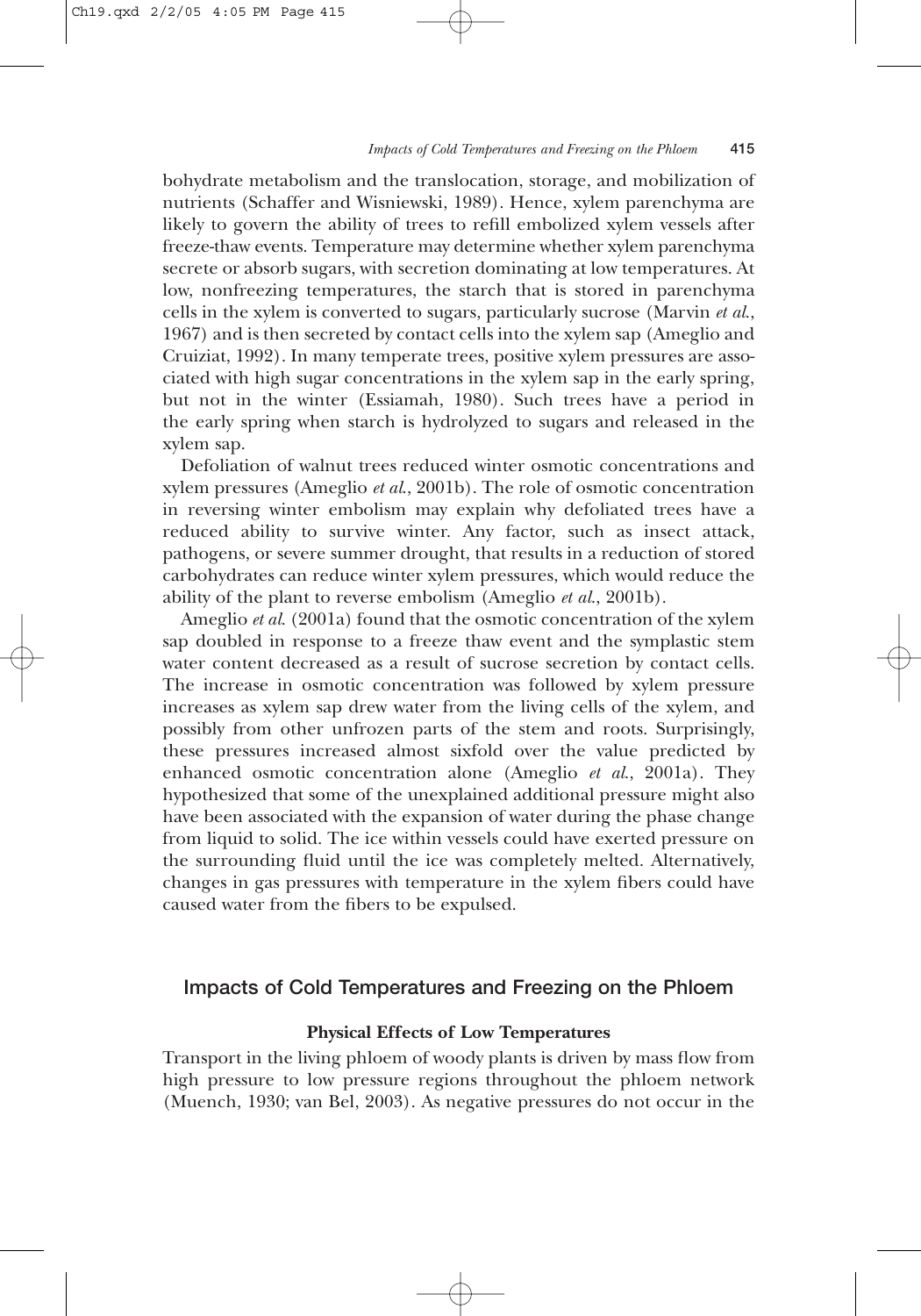phloem, freezing-induced embolism is not a risk as it is in the xylem. Yet low temperatures pose other problems for phloem transport. Phloem sap is significantly more viscous than xylem sap, and phloem viscosity can increase by an order of magnitude with decreasing temperatures (Fig. 19.1A), posing significant limitations to bulk flow. Intercellular diffusion rates also decrease with colder temperatures, and functioning of organelles in companion cells that regulate phloem transport may be impaired. Plasmodesmata are thought to narrow in response to cold, reducing the efficiency of symplastic transport (Gamelei *et al*., 1994). Decreasing sink strength with reduced respiration and growth activity in winter should also reduce the pressure gradient along the phloem pathway and limit phloem transport (Hoffmann-Thoma *et al*., 2001). Consequently, in deciduous plants, as growth ceases in winter, the phloem is likely to become inactive. In temperate woody dicots, new phloem (inner bark) is put down by the vascular cambium in the spring and previous phloem collapses as xylem expands. Phloem differentiation begins in the buds and new shoots and extends basipetally downward. It can precede or follow xylem development by several weeks in the spring depending on the species. Annual phloem growth rings may often be observed in the bark of temperate trees. Renewal of phloem tissue and collapse of older sieve tubes is thought to occur in a similar way in tropical evergreen species (Zimmermann, 1961). In most conifers, phloem activity and differentiation continue through the winter (Priestley, 1930). An interesting question is the extent to which previous year phloem can be reused in different species. In long-lived monocots, phloem sieve tubes can survive multiple decades owing to the maintenance and support of the companion cells (van Bel, 2003).

## **Extracellular Freezing and Bark Shrinkage**

At freezing temperatures, bark shrinks as a result of water movement out of sieve tube elements into the apoplast (Zweifel and Hasler, 2000; Ameglio *et al*., 2001a). Cortical cells of phloem tissue, in contrast to xylem parenchyma, contract in response to freezing as extracellular ice forms and cells become dehydrated with the outflow of cellular water (Ashworth *et al*., 1993). The lignified xylem parenchyma cells have thicker cell walls than that of bark tissue and are also attached to adjacent cells in all directions, which prevents contraction. In Norway spruce, a subalpine conifer, the loss of water in the bark (including in the cambium, phloem, and parenchyma) is dependent on contact with the xylem (Zweifel and Hasler, 2000). Exposed twigs in the periphery of the tree are likely to freeze first when the temperature drops below the freezing point. Once freezing begins, nucleation (seeding) occurs and freezing spreads to other parts of the tree. Partial freezing in the xylem can cause a strong water potential gradient between the phloem and the xylem, causing water to move into the xylem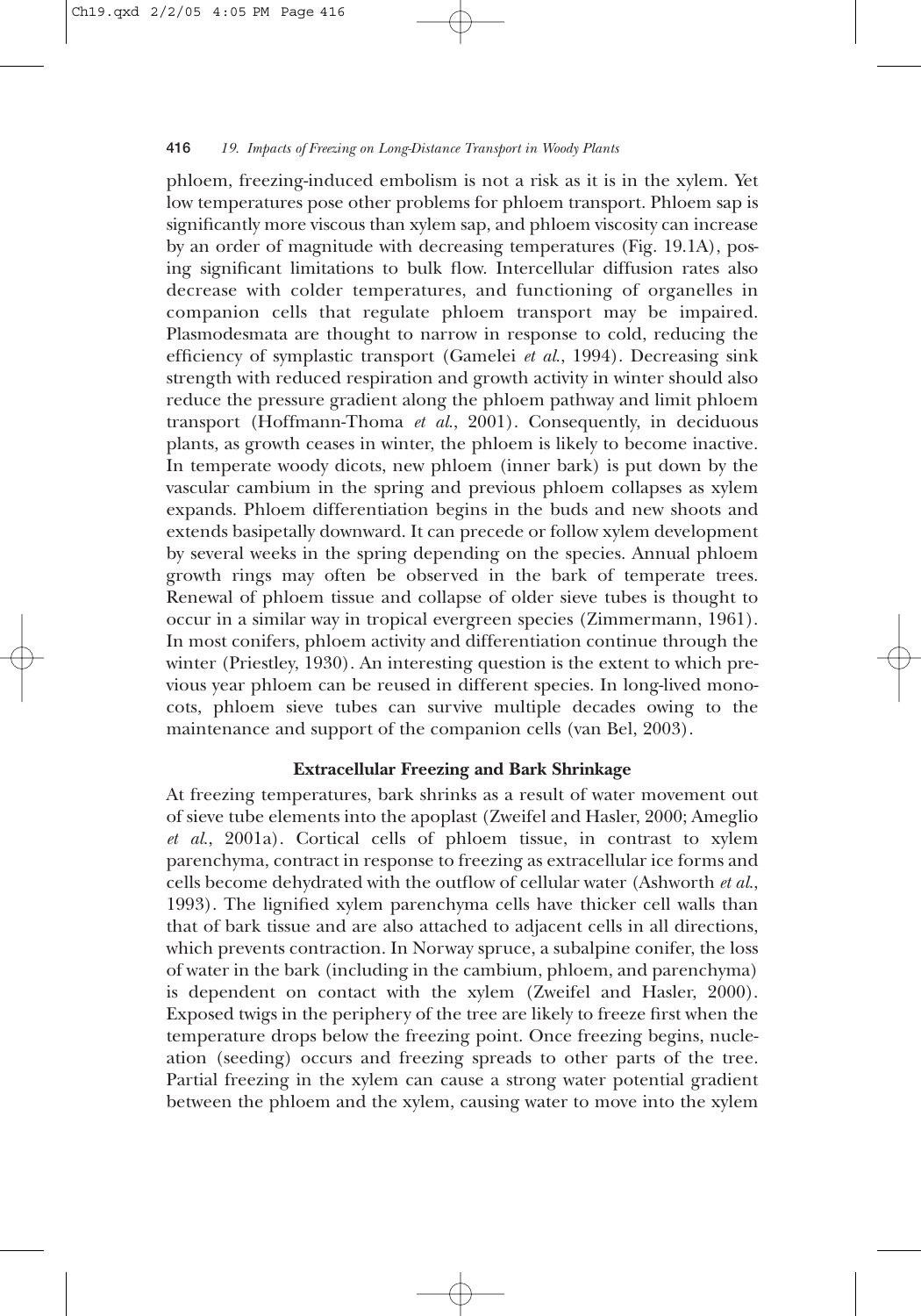#### *Impacts of Cold Temperatures and Freezing on the Phloem* **417**

from the phloem and allowing supercooling to occur in the phloem, protecting the live phloem cells from freezing damage. Increased osmotic concentration in the phloem allows for rapid rehydration after thawing. Zweifel and Hasler (2000) hypothesized that Norway spruce can remain active in winter because on sunny days, the crown gathers enough warmth to rehydrate the bark in the upper tree, even as the lower stem remains frozen. In the reactivated part of the crown, small amounts of photosynthesis and transpiration can occur and water is withdrawn from internal reserves, rather than from the soil. As the winter progresses, the crown and the bark of the upper stem become more dehydrated than the stem parts near the ground.

In contrast to Norway spruce, bark contraction in black walnut is not dependent on contact with the xylem (Ameglio *et al*., 2001a). Extracellular water in the bark freezes first since it has a lower solute concentration than intracellular vacuolar and cytoplasmic water. The extracellular ice crystals then draw water out of the living bark cells through the plasma membrane. The porous bark allows the ice to expand even as the water loss in the living cells causes bark contraction. Contraction increases as plants become cold hardened, presumably because extracellular freezing increases relative to intracellular freezing.

## **Symplastic versus Apoplastic Phloem Loaders and Climatic Distribution**

The hypothesis that cold stress may have been important in driving the evolution of an apoplastic loading strategy arose from the observation that plant species with high plasmodesmatal frequency (thought to be correlated with symplastic loading) evolved in tropical climates while plants with minor vein anatomy consistent with apoplastic loading evolved more recently in temperate climates (Gamelei, 1989). The corollary to this hypothesis is that apoplastic loaders may have greater transport efficiency at low temperatures (Gamelei *et al*., 1994) and that symplastic loaders should be more vulnerable to cold temperatures than apoplastic loaders, which would be evidenced by reduced export efficiency from leaves and starch buildup in winter chloroplasts of mesophyll and bundle sheath cells. One of the underlying assumptions is that the greater the number of plasmodesmata at a given cellular interface, the greater is the potential for symplastic transport through that interface. However, species that are classified as symplastic loaders on account of plasmodesmatal connectivity may turn out to load differently ( see Chapter 3 in this volume; Turgeon and Medville, 1998).

There are several reasons why symplastic species and species with greater numbers of plasmodesmata may be more vulnerable to cold stress. There is some evidence that translocation through plasmodesmata begins to be inhibited at 10˚ C and blockage occurs, with the temperature minimum of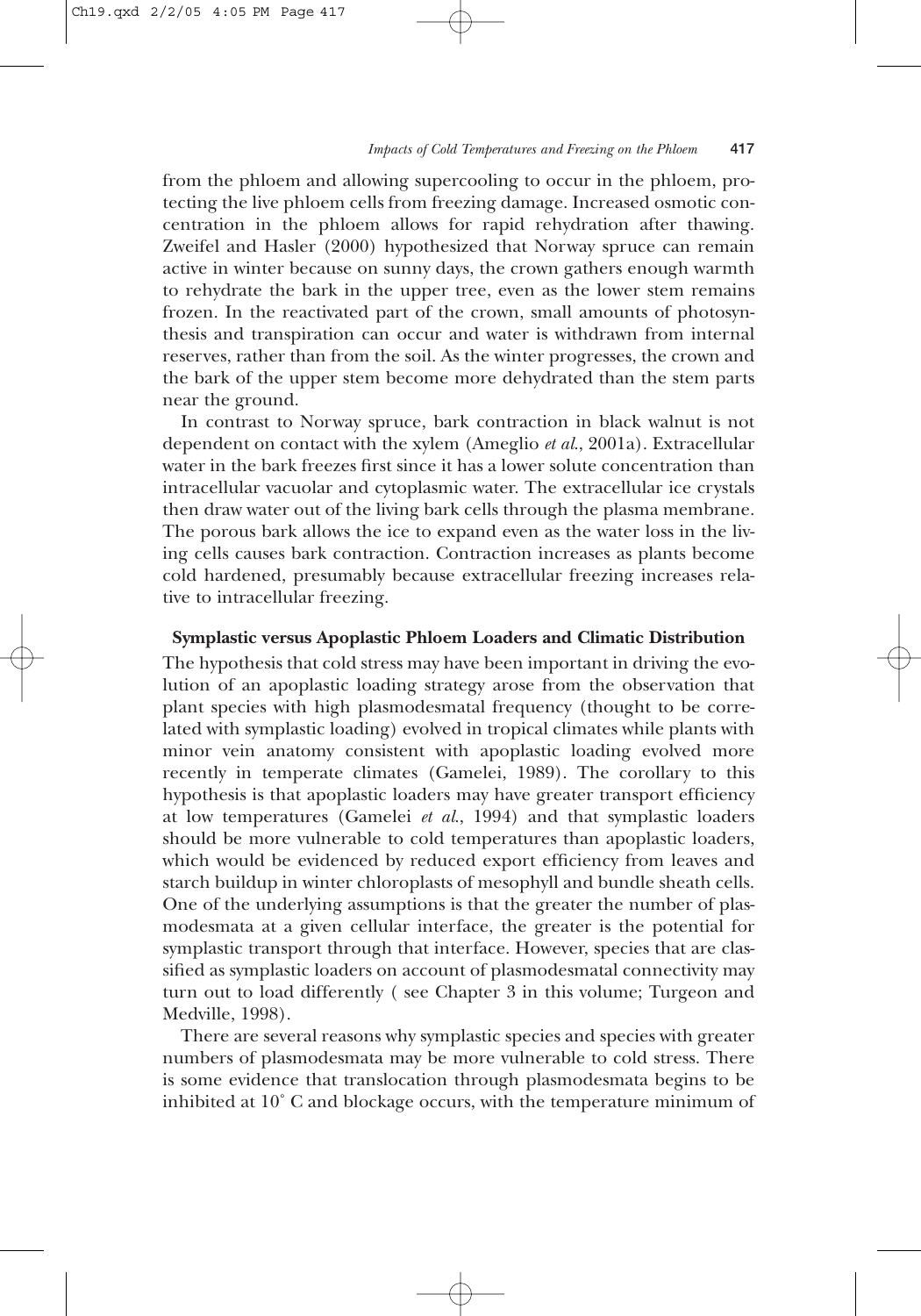symplastic transport thought to be between 2 and 4° C (Geiger and Sovonick, 1975). It has also been suggested that apoplastic loading, which requires a proton pump, could be more active at lower temperatures than symplastic loading, which depends on diffusion (Gamelei, 1991). Many symplastic loaders transport raffinose and stachyose and other raffinose family oligosaccharides (RFO) in addition to sucrose. These are synthesized from sucrose and galactose in intermediary cells and form a polymer trap that allows sucrose to diffuse into intermediary cells and into sieve elements while preventing large RFOs to diffuse back into the mesophyll. Raffinose shows much lower solubility at low temperatures than sucrose and should be poorly transported at cold temperatures (Turgeon, 1995), although other RFOs apparently have higher solubility at low temperatures (Lambers *et al*., 1998).

However, recent experiments show no difference in cold sensitivity between symplastic and apoplastic loaders (Hoffmann-Thoma *et al*., 2001). In a study of three broadleaved evergreen species that were shown to be symplastic loaders, reduced phloem loading was not observed in winter, and sugar export was maintained in cold-acclimated leaves. Phloem loading type was based on transport sugars and limitation by p-chloromercuribenzenesulfonic acid , which impairs sucrose carriers involved in apoplastic loading. During periods of cold temperatures, sugar exudation actually increased (Fig. 19.5). In addition, no damage to intermediary cell vacuoles or other structures were found after exposure to natural freezing episodes (−9 to −11˚ C). Hoffmann-Thoma *et al*. (2001) hypothesized that the additional sugar export in winter was necessary for the energy requirements of cold acclimation, including the production of solutes, osmotic adjustment, protein synthesis, and reorganization of membrane lipids. Starch did not accumulate in winter chloroplasts of mesophyll and bundle sheath cells, and much higher amounts were found in these cells in summer.

Low temperatures may impose greater limits on the symplastic pathway, but cold hardening is able to overcome these limitations. In plants from eight families, including four apoplastic loaders and four symplastic loaders, no significant differences were observed in response to chilling at 10˚ C, and there was no evidence that phloem loading was impaired in symplastic species (Schrier *et al*., 2000). Phloem loading was fully operative at 10˚ C, and there was no difference in exudation of sugars between symplastic and apoplastic species. For all species, however, export of sugars in response to long-term exposure to 10˚ C was slower, as carbohydrates were lost more slowly and phloem loading was slightly lower. Starch content in leaves increased after long-term exposure to low temperatures in all plants. In all 10˚ C cold-shocked plants, cold sensitivity was apparent as indicated by a reduced export of sugars and total nonstructural carbohydrate. This sensitivity was explained by a possible cold-induced narrowing of the plasmodesmata in the trajectory mesophyll to sieve element (Schrier *et al*., 2000). Thus,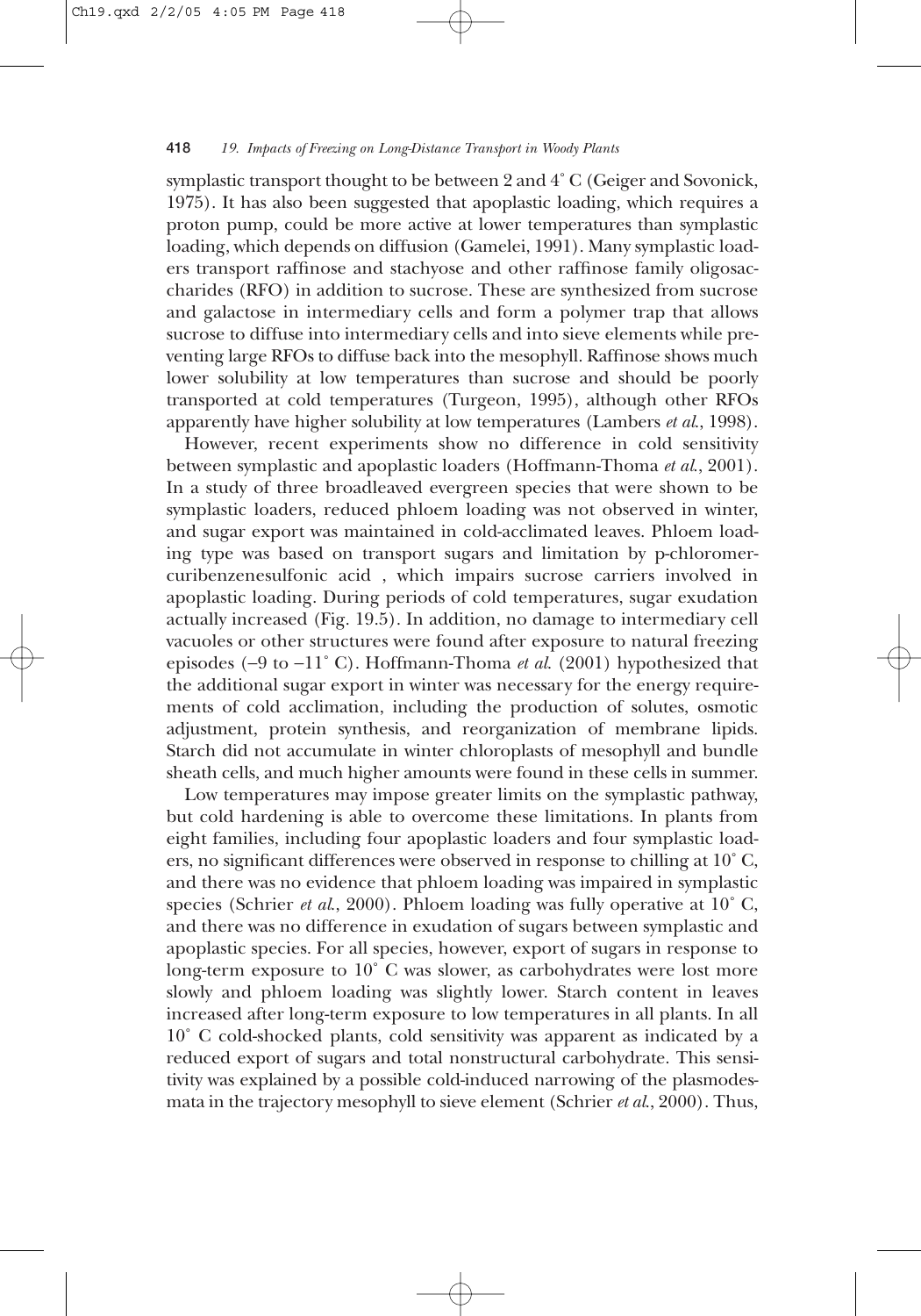

**Figure 19.5** Sugar exudation levels of leaves in different seasons for the evergreen symplastic phloem loading species, *Hedera helix*, growing outdoors but incubated overnight at either 10˚ or 20˚C. For each experiment, total sugar quantity of overnight exudates was analyzed by high-performance anion exchange for at least four leaves of each species for each chamber temperature. Bar at bottom indicates timing of when daily minimum temperatures were below zero. Redrawn from Hoffman-Thoma *et al*. (2001).

low temperatures clearly impact phloem transport, but symplastic phloem loading is not more vulnerable to chilling stress than apoplastic loading.

## **Conclusions**

Freezing and cold temperatures pose clear problems to living tissues and long distance transport systems in plants. These physical limitations are partially overcome by cold acclimation in cold-hardy plants, which involves a suite of biochemical and physiological transformations triggered by photoperiod and cold temperatures. The impacts of freezing on xylem transport depend in large part on xylem vessel diameters. Yet other anatomical features of xylem that influence their vulnerability to freezing embolism are only beginning to be understood. The mechanisms by which declining temperatures below freezing continue to impact xylem function are not well understood. Much is left to be learned about the influence of the redistribution of water during freezing on water content and tension in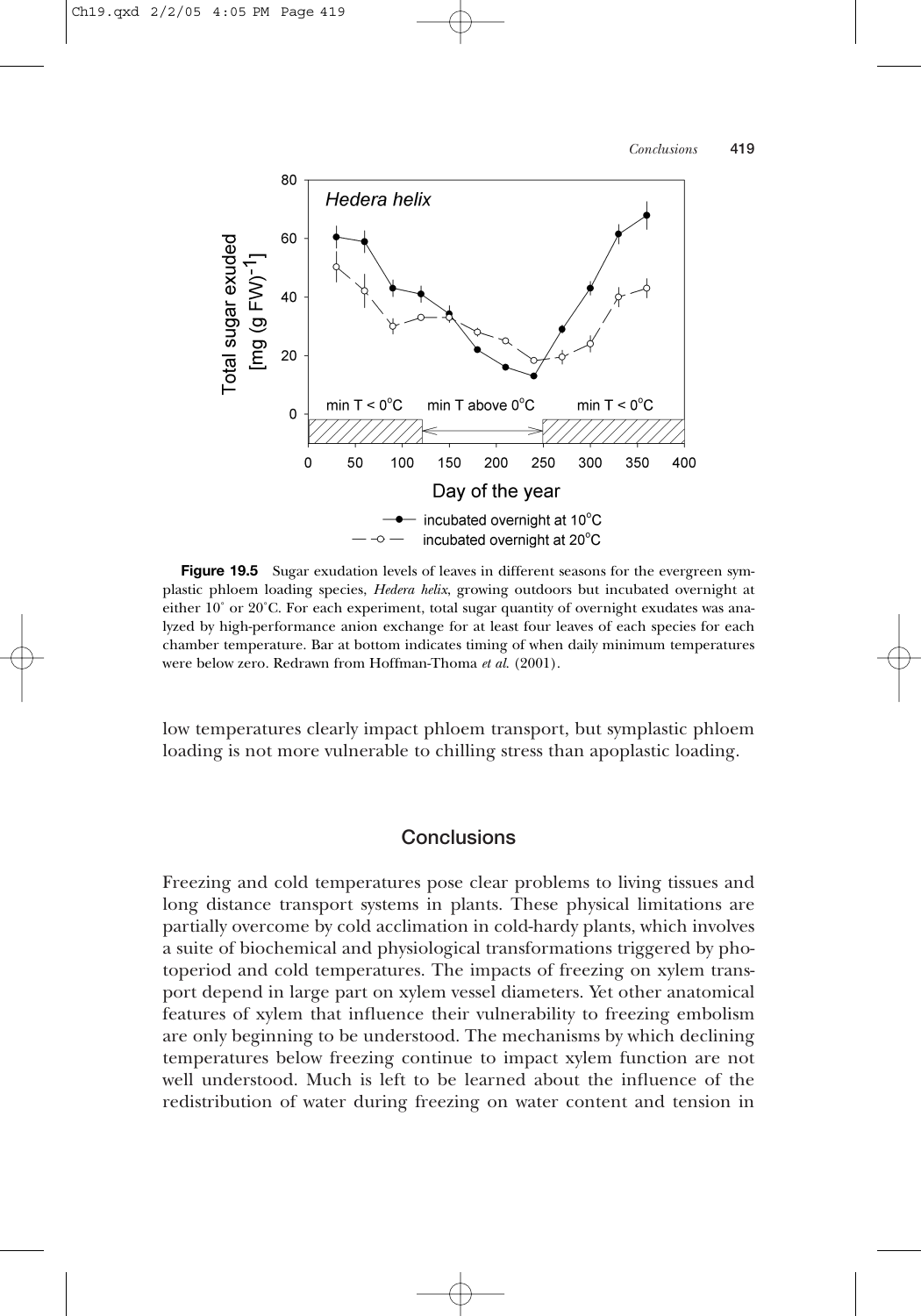xylem, and how this affects dynamics of cavitation and sap flow. For example, how does freezing tolerance of living xylem parenchyma influence xylem function? Although the impacts of freezing on living cells and on xylem in woody plants have been intensively studied, much less is known about the effects of subzero temperatures on phloem and its role, if any, in regulating sugar mobilization and xylem repair in the spring. How active is the phloem in winter across different plant taxonomic groups, and what role does the phloem play across diverse taxa in cold acclimation including in the transport of ABA and synthesized proteins? Studies that can address the impacts of freezing on cellular processes and on long-distance transport in both the xylem and the phloem will help provide an integrated understanding of plant function in response to freezing stress.

## **Acknowledgments**

I thank Maciej Zwieniecki, N. Michele Holbrook, Lawren Sack, Kent Cavender-Bares, and an anonymous reviewer for helpful comments. I am also grateful to Silvia Kikuta and Aart van Bel for sending data that was used in Figs. 19.4 and 19.5.

## **References**

- Ameglio, T., Bodet, C., Lacointe, A. and Cochard, H. (2002) Winter embolism, mechanisms of xylem hydraulic conductivity recovery and springtime growth patterns in walnut and peach trees. *Tree Physiology* **22:** 1211–1220.
- Ameglio, T., Cochard, H. and Ewers, F. W. (2001a) Stem diameter variations and cold hardiness in walnut trees. *J Exp Bot* **52:** 2135–2142.
- Ameglio, T. and Cruiziat, P. (1992) Tension pressure alternation in walnut xylem sap during winter: The role of winter temperature. *Comptes Rendus De L Academie Des Sciences Serie Iii-Sciences De La Vie-Life Sciences* **315:** 29–435.
- Ameglio, T., Ewers, F. W., Cochard, H., Martignac, M., Vandame, M., Bodet, C. and Cruiziat, P. (2001b) Winter stem xylem pressure in walnut trees: Effects of carbohydrates, cooling and freezing. *Tree Physiol* **21:** 387–394.
- Ashworth, E. N., Malone, S. R. and Ristic, Z. (1993) Response of soody plant cells to dehy-{au: woody?} drative stress. *Int J Plant Sci* **154:** 90–99.
- Bertrand, A., Robitaille, G., Castonguay, Y., Nadeau, P. and Boutin, R. (1997) Changes in ABA and gene expression in cold-acclimated sugar maple. *Tree Physiol* **17:** 31–37.
- Burke, M., Gusta, L., Quamme, H., Weiser, C. and Li, P. (1976) Freezing injury in plants. *Annu Rev Plant Physiol* **27:** 507–528.
- Cavender-Bares, J. and Holbrook, N. M. (2001) Hydraulic properties and freezing-induced xylem cavitation in evergreen and deciduous oaks with contrasting habitats. *Plant Cell Environ* **24:** 1243–1256.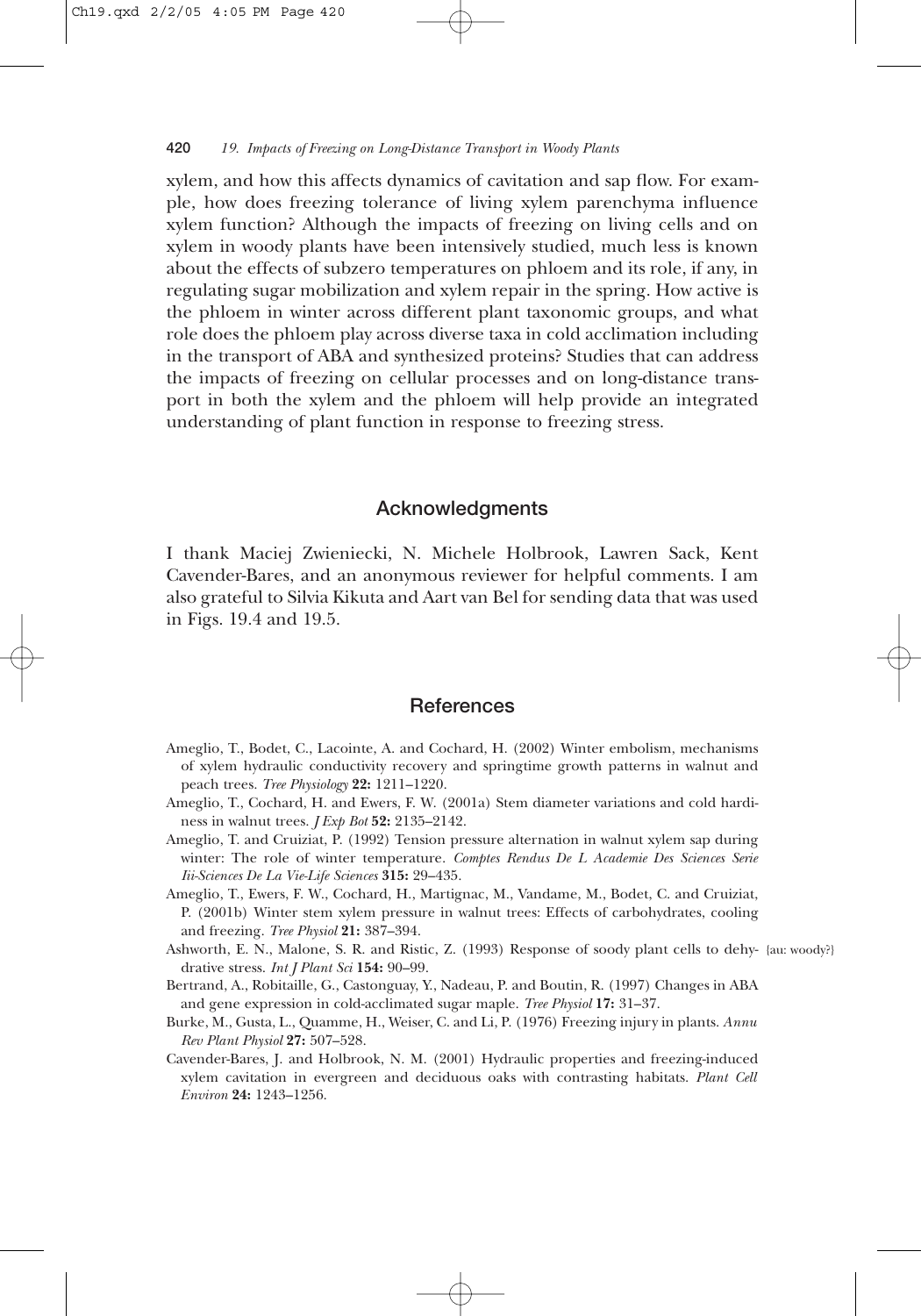Chang, R. (1991) *Chemistry*. New York, McGraw-Hill.

- Cho, C. H., Urquidi, J. and Robinson, G. W. (1999) Molecular-level description of temperature and pressure effects on the viscosity of water. *J Chem Phys* **111:** 10171–10176.
- Churchill, G. C., Reaney, M. J. T., Abrams, S. R. and Gusta, L. V. (1998) Effects of abscisic acid and abscisic acid analogs on the induction of freezing tolerance of winter rye (*Secale cereale* L.) seedlings. *J Plant Reg* **25:** 35–45.
- Cordero, R. A. and Nilsen, E. T. (2002) Effects of summer drought and winter freezing on stem hydraulic conductivity of Rhododendron species from contrasting climates. *Tree Physiol* **22:** 919–928.
- Davis, S. D., Sperry, J. S. and Hacke, U. G. (1999) The relationship between xylem conduit diameter and cavitation caused by freezing. *Am J Bot* **86:** 1367–1372.
- Essiamah, S. K. (1980) Spring sap of trees. *Ber Deutsch Bot Ges* **93:** 257–267.
- Ewart, K. V., Lin, Q. and Hew, C. L. (1999) Structure, function and evolution of antifreeze proteins. *Cell Mol Life Sci* **55:** 271–283.
- Ewers, F. (1985) Xylem structure and water conduction in conifer trees, dicot trees, and lianas. *IAWA Bull* **6:** 309–317.
- Feild, T. S. and Brodribb, T. (2001) Stem water transport and freeze-thaw xylem embolism in conifers and angiosperms in a Tasmanian treeline heath. *Oecologia* **127:** 314–320.
- Fujikawa, S. (1997) Seasonal changes in dehydration tolerance of xylem ray parenchyma cells of *Stylax obassia* twigs that survive freezing temperatures by deep supercooling. *Protoplasma* **198:** 231–231.
- Fujikawa, S. (2002) Structural characteristics of xylem parenchyma cell walls of trees in relation to the freezing adaptation. *Mokuzai Gakkaishi* **48:** 323–331.
- Fujikawa, S. and Kuroda, K. (2000) Cryo-scanning electron microscopic study on freezing behavior of xylem ray parenchyma cells in hardwood species. *Micron* **31:** 669–686.
- Fujikawa, S., Kuroda, K. and Ohtani, J. (1996) Seasonal changes in the low-temperature behavior of xylem ray parenchyma cells in Red Osier Dogwood (*Cornus sericea* L.) with respect to extracellular freezing and supercooling. *Micron* **27:** 181–191.
- Gamelei, Y. (1989) Structure and function of leaf minor veins in trees and herbs. *Trees* **3:** 96–110.
- Gamelei, Y. (1991) Phloem loading and its development related to plant evolution from trees to herbs. *Trees* **5:** 50–64.
- Gamelei, Y., van Bel, A. J. E., Pakhomova, M. and Sjutkina, A. (1994) Effects of temperature on the conformation of the endoplasmic reticulum and on starch accumulation in leaves with the symplasmic minor-vein configuration. *Planta* **194:** 443–453.
- Geiger, D. R. and Sovonick, S. A. (1975) Effects of temperature, anoxia and other metabolic inhibiters. In Transport in plants. I. Phloem transport. *Encyclopedia of Plant Physiology, New Series*, Vol 1, (M. H. Zimmerman and J. A. Milburn, eds.) pp. 256–288. Springer, Berlin.
- George, M., Pellett, H. and Johnson, A. (1974) Low temperature exotherms and woody distribution. *Hort Sci* **9:** 519–522.
- Griffith, M., Antikainen, M., Hon, W. C., PihakaskiMaunsbach, K., Yu, X. M., Chun, J. U. and Yang, D. S. C. (1997) Antifreeze proteins in winter rye. *Physiol Plantarum* **100:** 327–332.
- Gusta, L., Tyler, N. and Chen, T. (1983) Deep undercooling in woody taxa growing north of the −40˚ C isotherm. *Plant Physiol* **62:** 899–901.
- Guy, C. L. (1990) Cold-acclimation and freezing stress tolerance: The role of protein-metabolism. *Annu Rev Plant Physiol Plant Mol Biol* **41:** 187–223.
- Guy, C. L. (2003) Freezing tolerance of plants: Current understanding and selected emerging concepts. *Can J Bot-Revue Canadienne De Botanique* **81:** 1216–1223.
- Hansen, J. and Beck, E. (1988) Evidence for ideal and non-ideal equilibrium freezing of leaf water in frosthardy ivy (*Hedera helix*) and winter barley (*Hordeum vulgare*). *Botan Acta* **101:** 76–82.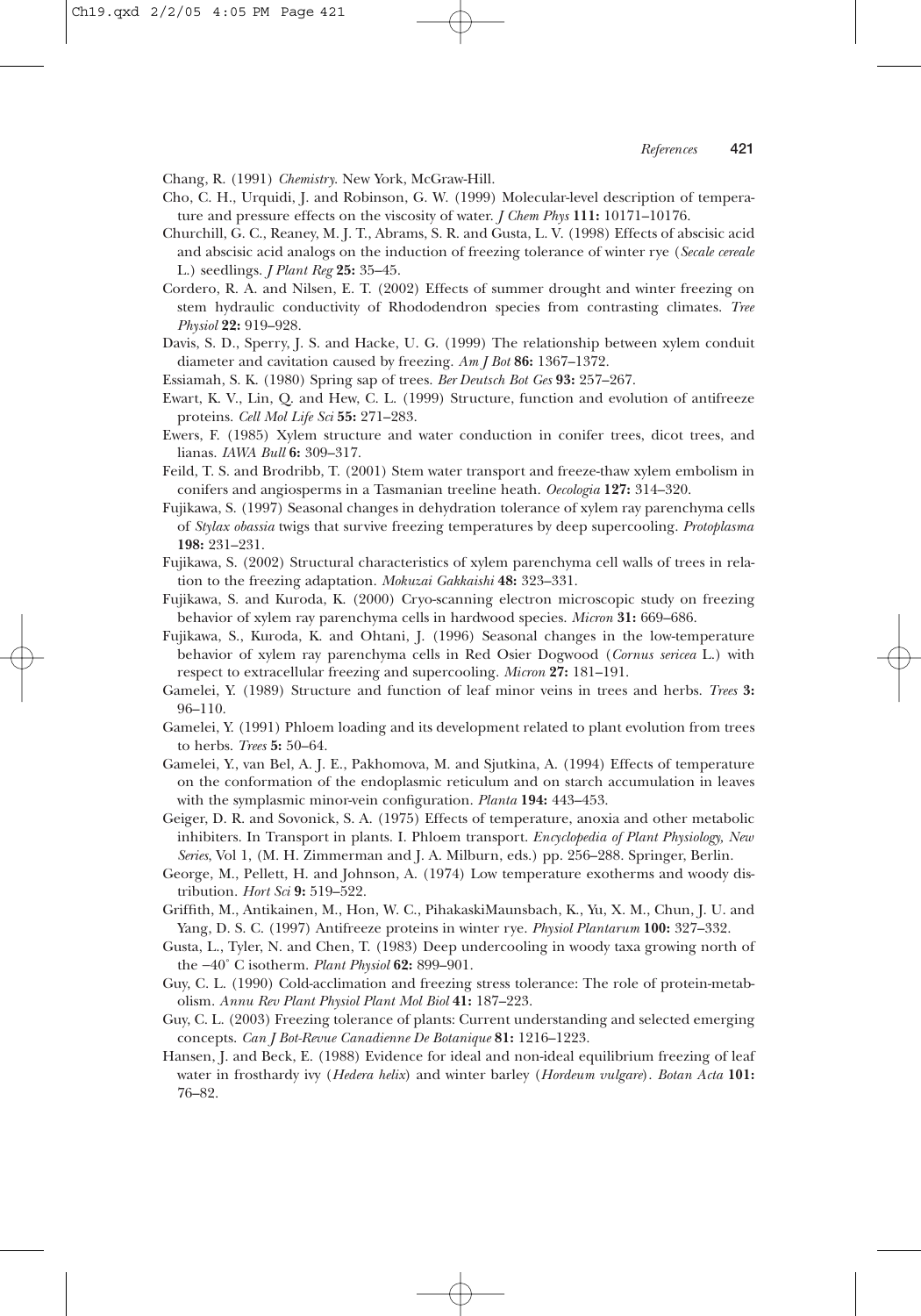- Hartung, W. and Davies, W. (1991) Drought-induced changes in physiology and ABA. In *Abscisic Acid Physiology and Biochemistry* (W. Davies and H. Jones, eds.) pp. 63–77. Bios Scientific Publishers, Oxford, U.K.
- Hoffmann-Thoma, G., van Bel, A. J. E. and Ehlers, K. (2001) Ultrastructure of minor-vein phloem and assimilate export in summer and winter leaves of the symplasmically loading evergreens *Ajuga reptans* L., *Aucuba japonica* Thunb., and *Hedera helix* L. *Planta* **212:** 231–242.
- Kikuta, S. and Richter, H. (2003) Ultrasound acoustic emissions from freezing xylem. *Plant Cell Environ* **26:** 383–388.
- Kozlowski, T. and Pallardy, S. (1997) *Physiology of Woody Plants*. Academic Press, New York.
- Kubler, H. (1983) Mechanism of frost crack formation in trees: A review and synthesis. *For Sci* **29:** 559–568.
- Kuroda, K., Kasuga, J., Arakawa, K. and Fujikawa, S. (2003) Xylem ray parenchyma cells in boreal hardwood species respond to subfreezing temperatures by deep supercooling that is accompanied by incomplete desiccation. *Plant Physiol* **131:** 736–744.
- Kuroda, K., Ohtani, J. and Fujikawa, S. (1997) Supercooling of xylem ray parenchyma cells in tropical and subtropical hardwood species. *Trees Structure Function* **12:** 97–106.

Lambers, H., Chapin, F. S., III and Pons, T. L. (1998) *Plant Physiological Ecology*. Springer, Berlin.

- Lechowicz, M. J. (1984) Why do temperate deciduous trees leaf out at different times? Adaptation and ecology of forest communities. *Am Naturalist* **124:** 821–842.
- Lemoine, D., Granier, A. and Cochard, H. (1999) Mechanism of freeze-induced embolism in *Fagus sylvatica* L. *Trees Structure Function* **13:** 206–210.
- Lide, D. R. (1993) *Handbook of Chemistry and Physics*. CRC Press, London.
- Lo Gullo, M. A. and Salleo, S. (1993) Different vulnerabilities of *Quercus ilex* L. to freeze- and summer drought-induced xylem embolism: An ecological interpretation. *Plant Cell Environ* **16:** 511–519.
- Marvin, J. W., Morselli, M. and Laing, F. M. (1967) A correlation between sugar concentration and volume yields in sugar maple: An 18-year study. *Forest Sci* **13:** 346–&.
- Mathlouthi, M. and Génotelle, J. (1995) Rheological properties of sucrose solutions and sus-clarify page pensions. In *Sucrose: Properties and Applications* (M. Mathlouthi and P. Reiser, eds.) no.} pp. 126–154. Blackie Academic & Professional, London.
- Mayr, S., Gruber, A. and Bauer, H. (2003a) Repeated freeze-thaw cycles induce embolism in drought stressed conifers (Norway spruce, stone pine). *Planta* **217:** 436–441.
- Mayr, S., Rothart, B. and Damon, B. (2003b) Hydraulic efficiency and safety of leader shoots and twigs in Norway spruce growing at the alpine timberline. *J Exp Bot* **54:** 2563–2568.
- Muench, E. (1930) *Die Stoffbewegungen in der Pflanze*. Gustav Fischer, Jena.
- Napp-Zinn, K. (1984) Light and vernalization. In *Light and the Flowering Process* (D. Vince-Prue, B. Thomas and K. Cockshull, eds.) pp. 75–88. Academic Press, London.
- Noshiro, S. and Baas, P. (2000) Latitudinal trends in wood anatomy within species and genera: Case study in *Cornus* S.L. (Cornaceae). *Am J Bot* **87:** 1495–1506.
- Parker, J. (1963) Cold resistance in woody plants. *Bot Rev* **29:** 123–201.
- Pearce, R. S. (2001) Plant freezing and damage. *Ann Bot* **87:** 417–424.
- Pittermann, J. and Sperry, J. (2003) Tracheid diameter is the key trait determining the extent of freezing-induced embolism in conifers. *Tree Physiol* **23:** 907–914.
- Pockman, W. T. and Sperry, J. S. (1997) Freezing-induced xylem cavitation and the northern limit of *Larrea tridentata. Oecologia* **109:** 19–27.
- Priestley, J. H. (1930) Studies in the physiology of cambial activity. III. The seasonal activity of the cambium. *New Phytol* **29:** 316–354.
- Rajashekar, C. and Lafta, A. (1996) Cell-wall changes and cell tension in response to cold acclimation and exogenous abscisic acid in leaves and cell cultures. *Plant Physiol* **111:** 605–612.
- Ristic, Z. and Ashworth, E. N. (1995) Response of xylem ray parenchyma cells of supercooling wood tissues to freezing stress: Microscopic study. *Int J Plant Sci* **156:** 784–792.

{au: pls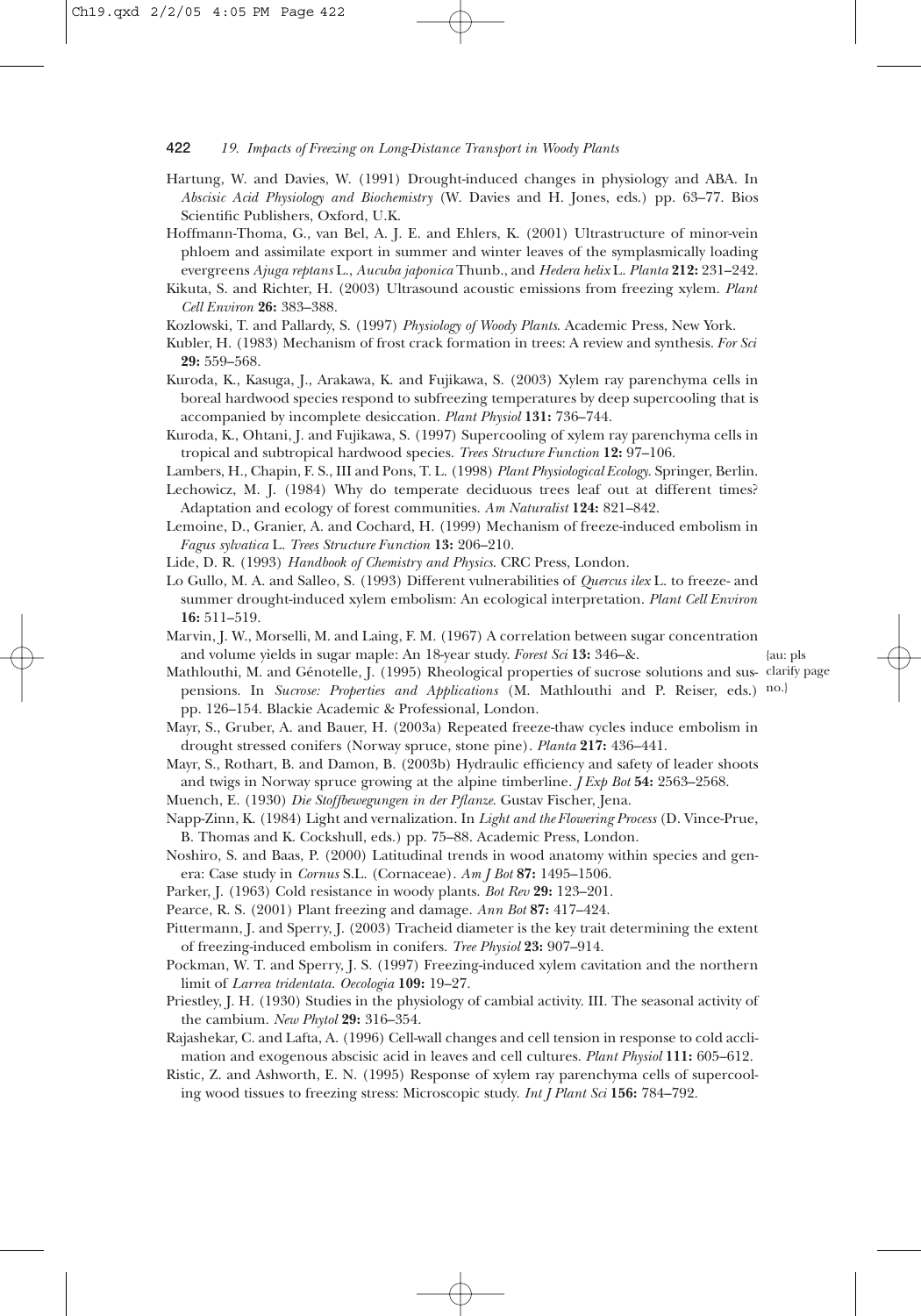- Robson, D., and J. A. P. (1993) Freezing and thawing in conifer xylem. In *Water Transport in Plants Under Climate Stress* (M. Borghetti, J. Grace, and A. Raschi, eds.) pp. 75–85. Cambridge University Press, New York.
- Sakai, A. (1970) Freezing resistance in willows from different climates. *Ecology* **51:** 485–491.
- Sakai, A. and Larcher, W. (1987) *Frost Survival of Plants: Responses and Adaptations to Freezing Stress*. Springer-Verlag, Berlin.
- Sarnighausen, E., Karlson, D. and Ashworth, E. (2002) Seasonal regulation of a 24-kDa protein from red-osier dogwood (*Cornus sericea*) xylem. *Tree Physiol* **22:** 423–430.
- Schaffer, K. and Wisniewski, M. (1989) Development of the amorphous layer (protective layer) in xylem parenchyma of cv. Golden Delicious Apple, cv. Loring Peach, and Willow. *Am J Bot* **76:** 1569–1582.
- Scholander, P., Flagg, W., Hock, R. and Irving, L. (1953) Studies on the physiology of frozen plants and animals in the arctic. *J Cell Comp Physiol* **42 (Suppl 1):** 1–56.
- Schrader, S. and Sauter, J.J. (2002) Seasonal changes of sucrose-phosphate synthase and sucrose synthase activities in poplar wood (Populus x canadensis Moench < robusta >) and their possible role in carbohydrate metabolism. *J Plant Physiol* **159:** 833–843.
- Schrier, A. A., Hoffmann-Thoma, G. and van Bel, A. J. E. (2000) Temperature effects on symplasmic and apoplasmic phloem loading and loading-associated carbohydrate processing. *Aust J Plant Physiol* **27:** 769–778.
- Sparks, J. P., Campbell, G. S. and Black, R. A. (2000) Liquid water content of wood tissue at temperatures below 0˚ C. *Can J Forest Re-Rev Canadienne De Recherche Forestiere* **30:** 624–630.
- Sperry, J. S. (1995) Limitations on stem water transport and their consequences. In *Plant Stems: Physiology and Functional Morphology* (B.L. Gartner, ed.) pp. 105–124. Academic Press, San Diego, California.
- Sperry, J. S., Donnelly, J. R. and Tyree, M. T. (1988) Seasonal occurrence of xylem embolism insugar maple (*Acer saccharum*). *Am J Bot* **75:** 1212–1218.
- Sperry, J. S. and Robson, D. (2001) Xylem cavitation and freezing in conifers. In *Conifer Cold Hardiness* (F. Bigras and S. colombo, eds.) pp. 121–136. Kluwer Academic Publishers, Netherlands.
- Sperry, J. S. and Sullivan, J. E. M. (1992) Xylem embolism in response to freeze-thaw cycles and water-stress in ring-porous, diffuse-porous, and conifer species. *Plant Physiol* **100:** 605–613.
- Stepkonkus, P., Dowgert, M. and Gordon-Kamm, W. (1983) Destabilization of the plasma membrane of isolated plant protoplasts during a freeze-thaw cycle: The influence of cold acclimation. *Cryobiology* **20:** 448–465.
- Steponkus, P. L. (1984) Role of the plasma membrane in freezing injury and cold acclimation. *Annu Rev Plant Physiol* **35:** 543–584.
- Sucoff, E. (1969) Freezing in conifer xylem sap and the cohesiontension theory. *Physiol Plantarum* **22:** 424–431.
- Taiz, L. and Zeiger, E. (1998) *Plant Physiology*. Sinauer Associates, Sunderland, Massachusetts.
- Tranquillini, W. (1982) Frost-drought and its ecological significance. In *Physiological Plant Ecology II: Water Relations and Carbon Assimilation. Encyclopedia of Plant Physiology* (O. Lange, P. Nobel, C. Osmond and H. Ziegler, eds.) pp. 379–400. Springer-Verlag, Berlin.
- Turgeon, R. (1995) The selection of raffinose family oligosaccharides as translocates in higher plants. In *Carbon Partitioning and Source-Sink Interactions in Plants* (M. Madore and W. Lucas, eds.) pp. 195–203. American Society of Plant Physiologists, Rockville.
- Turgeon, R. and Medville, R. (1998) The absence of phloem loading in willow leaves. *Proc Natl Acad Sci* **95:** 12055–12060.
- Tyree, M. T. (1983) Maple sap uptake, exudation and pressure changes correlated with freezing exotherms and thawing endotherms. *Plant Physiol* **73:** 277–285.

Tyree, M. T. and Zimmermann, M. H. (2002) *Xylem Structure and the Ascent of Sap*. Springer, Berlin. van Bel, A. J. E. (2003) The phloem, a miracle of ingenuity. *Plant Cell Environ* **26:** 125–149.